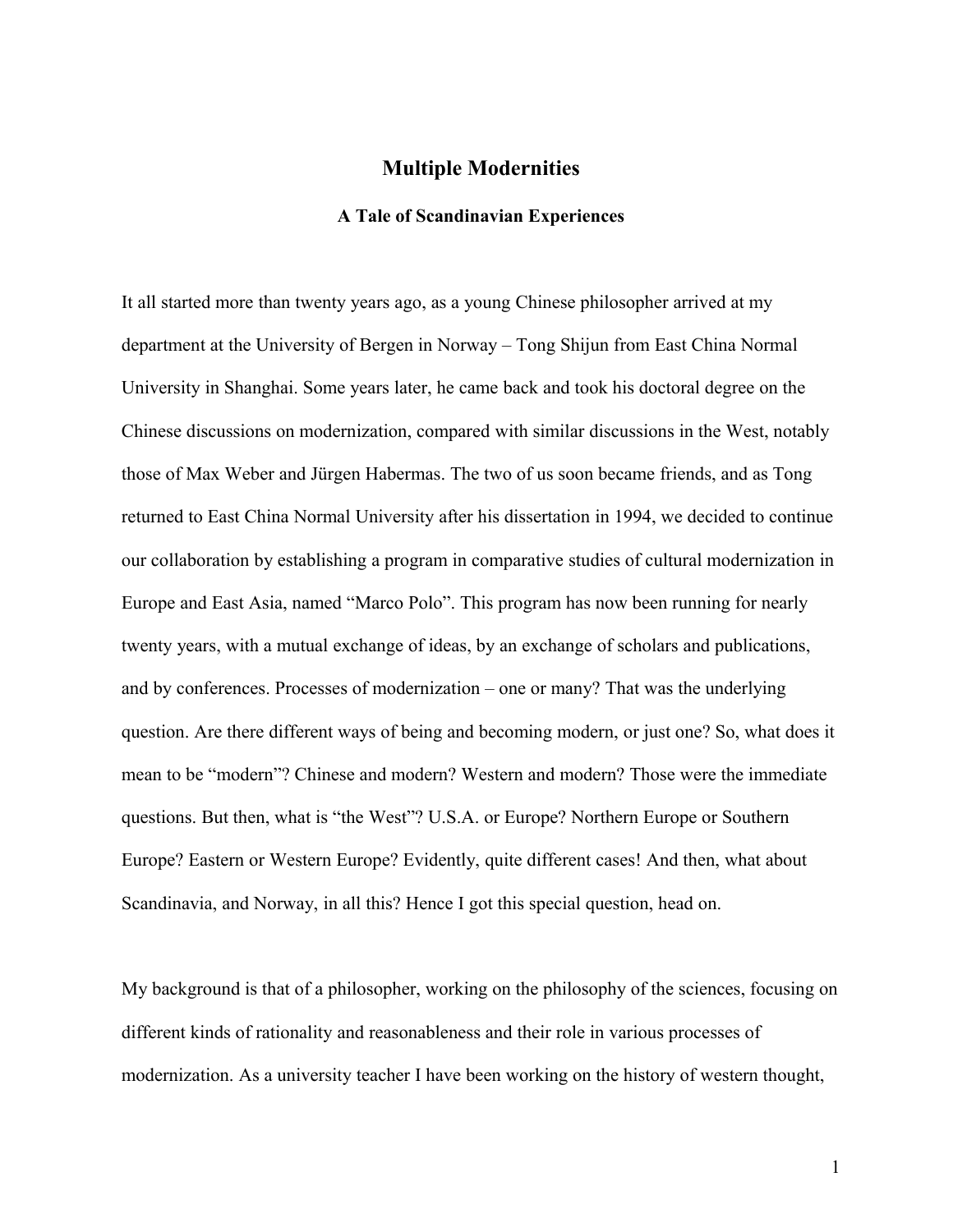by a philosophical approach to the history of intellectual modernization from ancient Greek thinkers the whole way up to our time.<sup>[1](#page-35-0)</sup> But now I was faced with a more specific and concrete version of that question: the question of how to conceptualize the special events and experiences of decisive modernization processes in Scandinavia and in Norway. I had to find out how to mediate between philosophy and history, on this concrete case.

That was how the present project came about. It began with papers written for my Chinese colleagues, on various aspects of modernization processes in Norway and Scandinavia. Finally these papers were transformed into a book: *Multiple Modernites. A Tale of Scandiavian Experiences*.<sup>[2](#page-35-1)</sup> As the title says, the basic concern is that of "multiple modernities":<sup>[3](#page-35-2)</sup> Is there only one way of becoming and being modern, or are there different processes of modernization and different modernities, and what can Scandinavian experiences teach us it that respect? Modernization and modernity – one or many? That is the underlying question.<sup>[4](#page-35-3)</sup> My concern is that of finding an answer by trying out some main conceptions of modernization on Scandinavian events and experiences. Scandinavia is chosen because that is my region, a region I am familiar with, even though I am not a professional historia, but also because Scandinavia is often seen as an interesting case in terms of relatively successful modernization processes.

However, there are different conceptions and theories of modernity and modernization. Which one to choose? Which conception of modernization should be tried out on Scandinavian experiences and events? In this project, I have chosen to conceive modernity and modernization processes in terms of versions of rationality. Moreover, rationality is here conceived of as action based and thus as situated in historical agetns and institutions. By this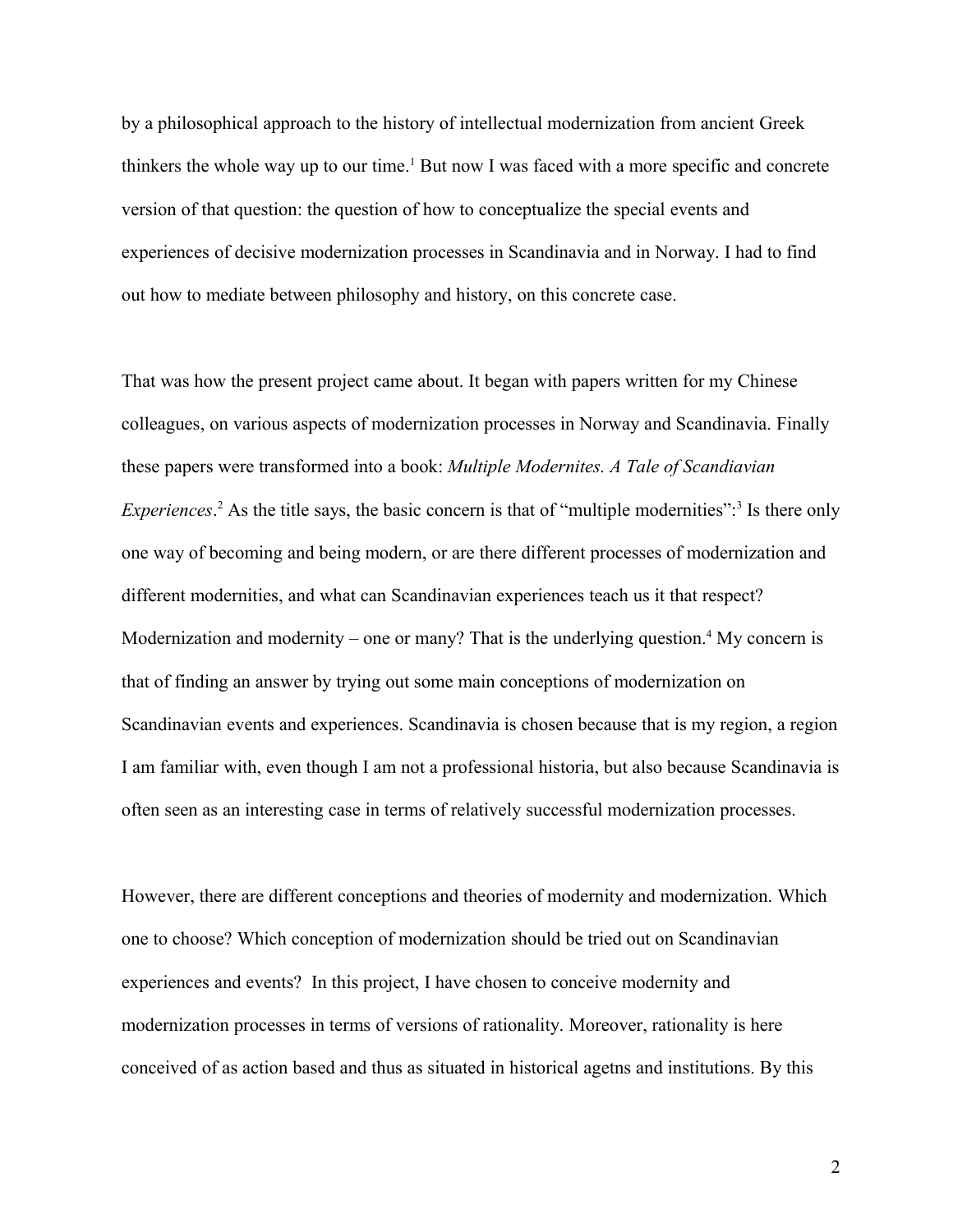approach the development and usage of various kinds of scientific expertice are seen as primary issues. The same is true of learning processes inherent in sociopolitical practices

For me, this approach comes naturally, given my scholarly formation and interests. But quite independently of my personal background, I do think that this notion is fruitful. For instance, make the following thought-experience: Imagine that you take away all activities and items that in one way or another are dependent on scientific and scholarly rationality and reason, from science-based technologies of all kinds to institutions and professions relying on scientific and scholarly insights and formation. The kind of society that remains, after this elimination, would hardly be seen as a modern one. So, if you still want to call it a modern society, that which is left after this thought-experience, I think you have to confess that you have a peculiar notion of modernity and modernization.

Two things should be recalled, concerning this science- and rationality-related notion of modernity and modernization: (i) Sciences and rationality are primarily conceived as *activities*, not merely as theories. (ii) These activities are conceived as being *situated*, historically and institutionally, among different persons and collective agents.

Moreover, for this approach, it is crucial that there are different kinds of sciences and rationality: There are causally explaining sciences, as in physics, establishing "means to an end", allowing us to intervene in causal processes, thus making science-based technologies possible, by an interaction between technological development and scientific activities. This is well known, already from the history of the emergence of the new experimental and mathematically formulated natural sciences after the Renaissance. However, at the time of the Renaisssance there were also a renewal of interpretive sciences, namely in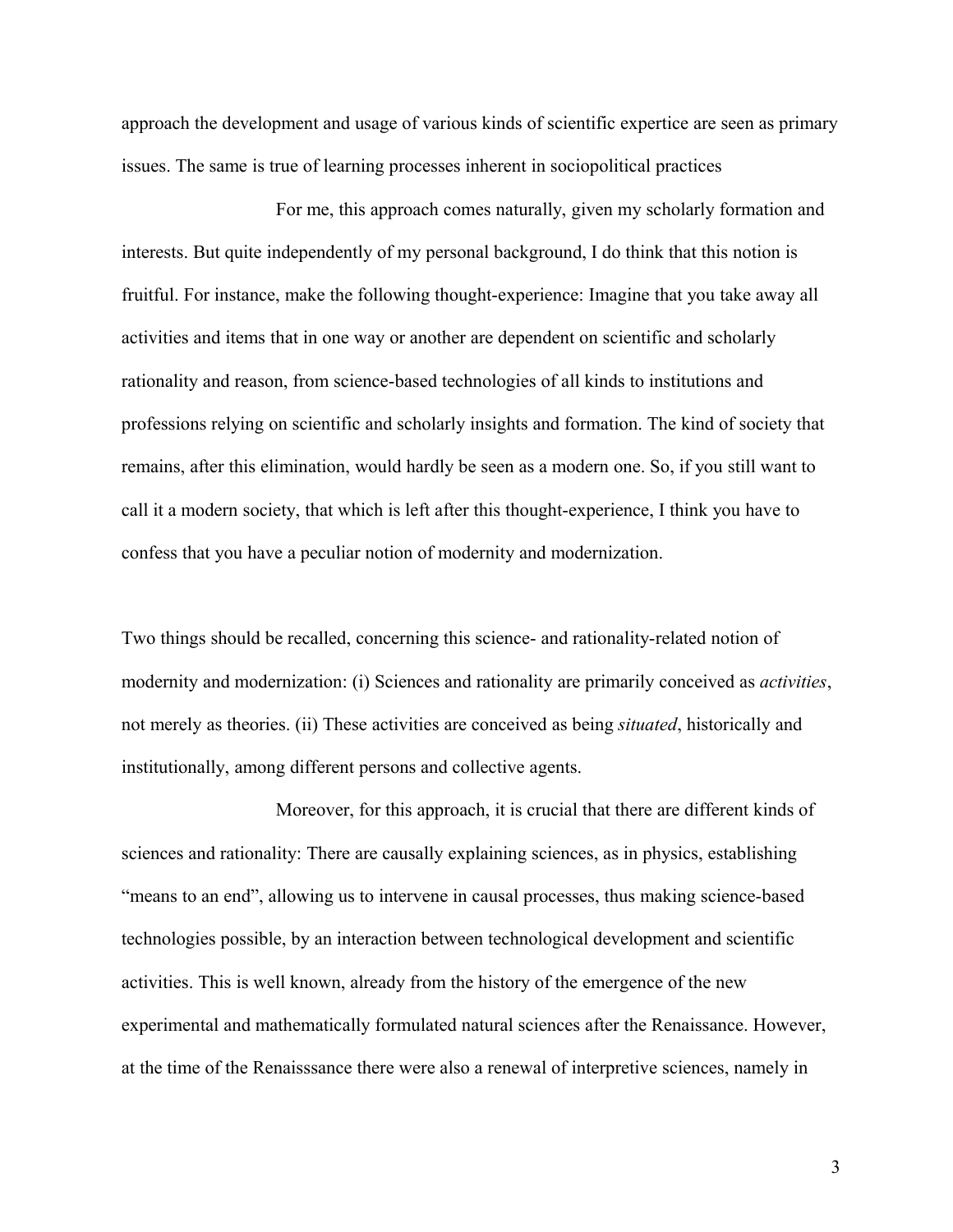theology and in law: By the Reform and the emergency of Christian congregations outside the Catholic Church the question of the correct interpretation of the Holy Scriptures became an urgent one. And by the emergency of national states, with an extended state bureaucracy, there was a renewed concern for the interpretation and justification of juridical laws (increasingly conceived in secular terms). In short, there was a revival of interpretive reasoning.<sup>[5](#page-35-4)</sup> But then there was also a need for argumentative reasoning, for open and enlightened discussions for and against the various interpretations and justifications. The same holds true for the causally explaining sciences: In order to find out which hypotheses are the better ones, one has to discuss the various reasons for and against. All in all, this means that argumentative reasoning is a common activity, for all the various kinds of scientific and scholarly activities.<sup>[6](#page-35-5)</sup>

Hence, given this approach, we have an answer to question as the "one-ness" of modernity and modernization: On the one hand, there is a variety of (interconnected<sup>[7](#page-35-6)</sup>) forms of reason and rationality, on the other hand, we do have the unavoidability of argumentative reasoning. Multiple modernities, yes – but not in this respect.

Two implications should be spelled out: (i) Since there are different kinds of rationality, and since these different kinds of rationality are situated in different professions and institutions – e.g. among theologians and lawyers, in a religious community or a legal institution – it is important to look at different kinds of expertise and how they are embedded in different institutions.<sup>[8](#page-35-7)</sup> Hence there is a question as to what kind of expertise, what kind of science and rationality, that is listened to and applied in political or economic institutions, at the expense of other kinds of expertise and rationality. This is the realm for critique of various cases of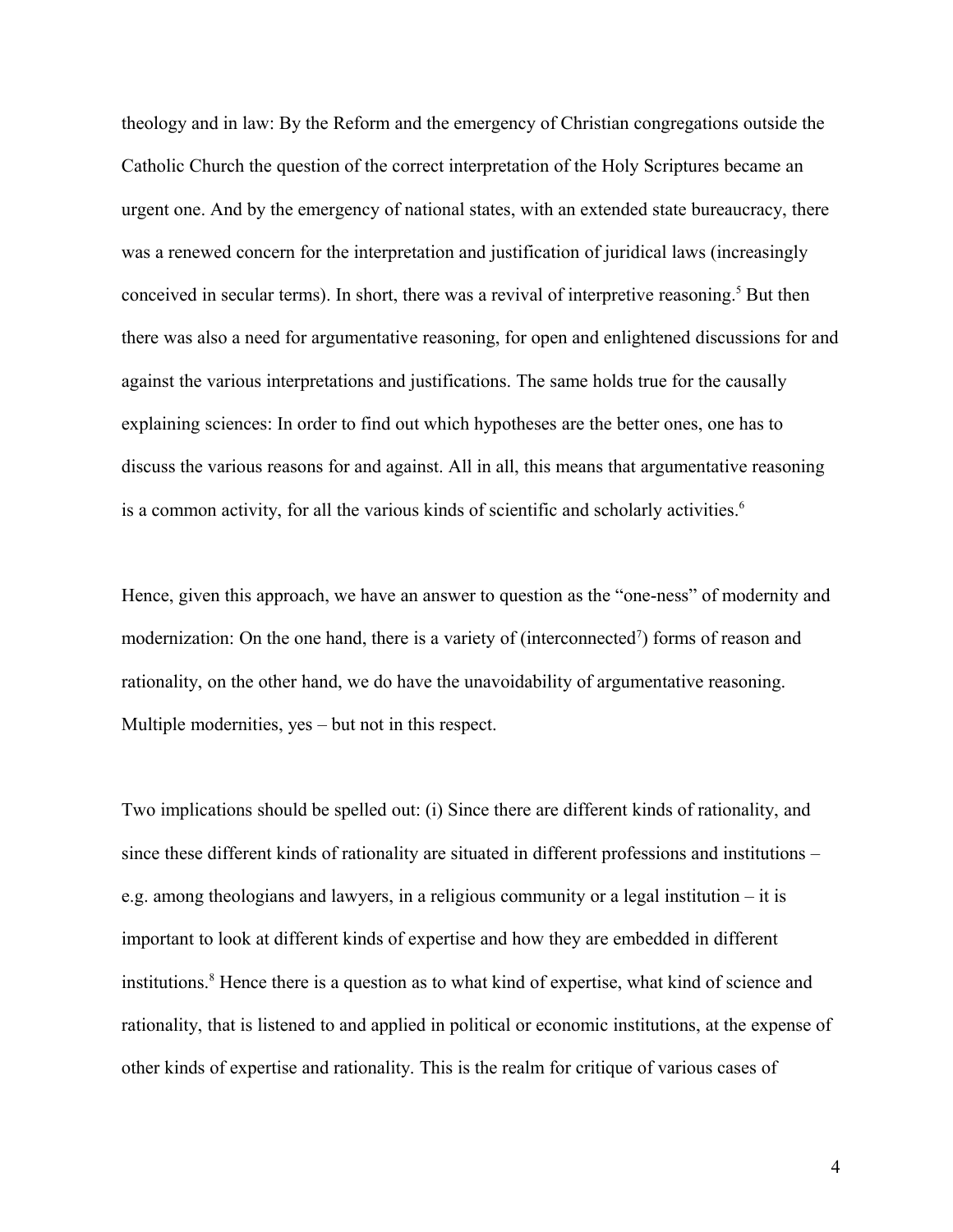unreasonable one-sidedness and shortcomings. (ii) When rationality in this sense is conceived not only in terms of causally explaining sciences and related technologies and professions, but also in terms of interpretive and argumentative activities, it follows that not all contemporary societies that rely on natural sciences and science-based technologies should thereby be conceived as modern societies: For instance, when the interpretive and argumentative activities are lacking, in academic institutions and also in society at large, then there is a decisive shortcoming in this kind of society. It is not really modern, according to our conception of modernity and modernization. This point has more than a purely theoretical interest. Compare this kind of imbalance both in the US and in the Middle East. For instance, for Sayyid Qubt, the Egyptian founder of the Muslim brotherhood,<sup>[9](#page-35-8)</sup> as well as for the religious leaders in Iran, technology and natural science are appreciated and accepted, but not humanities and the social sciences – because then we have interpretive and argumentative activities, and thus possibly a critique of theological and theo-political doctrines. This vulnerability for critique (in a Kantian sense) from interpretive and argumentative disciplines is inherently embedded all the three monotheistic religions (Judaism, Christianity, and Islam), since they are based on Holy Scriptures and since they a notion of one God (presumably almighty and benivelent), and in both cases there is inherently a need for interpretations followed by argumentations. A lack of the kind of rationality that is fostered by interpetive and argumenative disciplines is therefore decisive for how a society is able to cope with some urgent political question. In short, today this is a challenge in the US, due to the role of fundamentalist Christians by presidential elections, creating a state mate of American politics in the Middle East. The same is true for the Israeli politics and for the opinions and actions of poorly educated Muslim populations in the region. In short, this shortcoming, as to the need for a full scale of rationality and reason in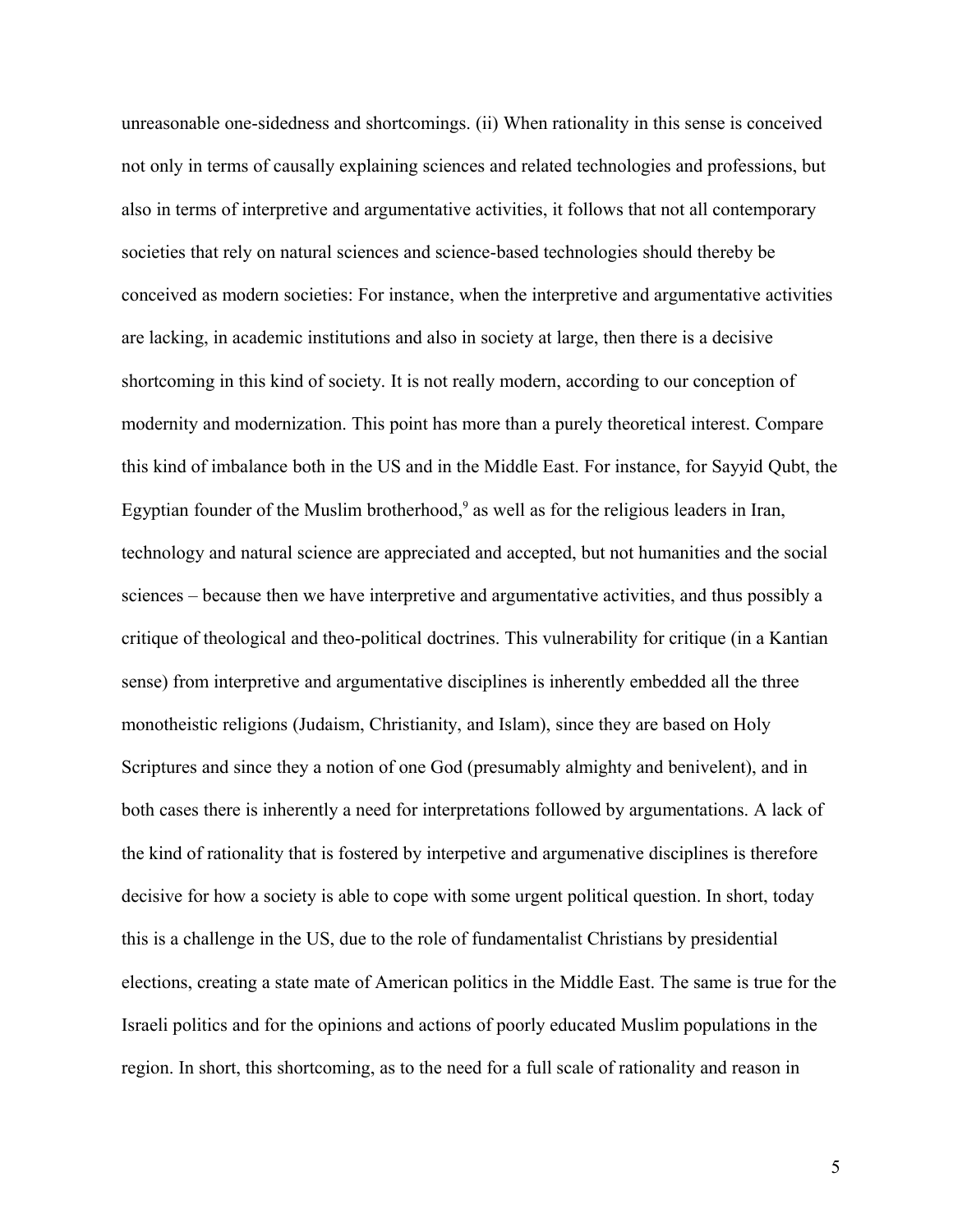modern societies, has detrimental effects. Moreover, according to our notion of modernity and modernization, where interpretive and argumentative activities are included, these societies should not be called modern, but at best semi-modern societies.

----------------------------

What does it mean to be 'modern'? To be Chinese and modern? Muslim and modern? Norwegian and modern? Is there, basically, just one way of being modern? Or are there 'multiple modernities' ) – different ways of becoming modern and of being modern? In short, is the process of modernization one and unilinear? Or, are there alternative processes of modernization?

Before we proceed to address these questions, it is important to note the political urgency of the underlying context. Today we are confronted with challenges that could be cast in these terms: is there a conflict between the West and the Muslim world due to pre-modern aspects in the institutional development and social imaginary of the latter? Is Western modernity, with its consumerism and demography, a sustainable society? And what about China in this respect? Moreover, to what extent is the West, for instance the United States, really modern according to the main criteria, such as the requirement of a 'modernization of religious consciousness', including an open and enlightened 'criticism of religion'? These are timely questions, demanding critical and nuanced analyses of various aspects of modernization, of how they manifest at different stages and in different regions and countries. This paper aims to address some of the theoretical issues that have arisen in attempts to understand this underlying context, specifically, whether the processes of modernity are singular or multiple.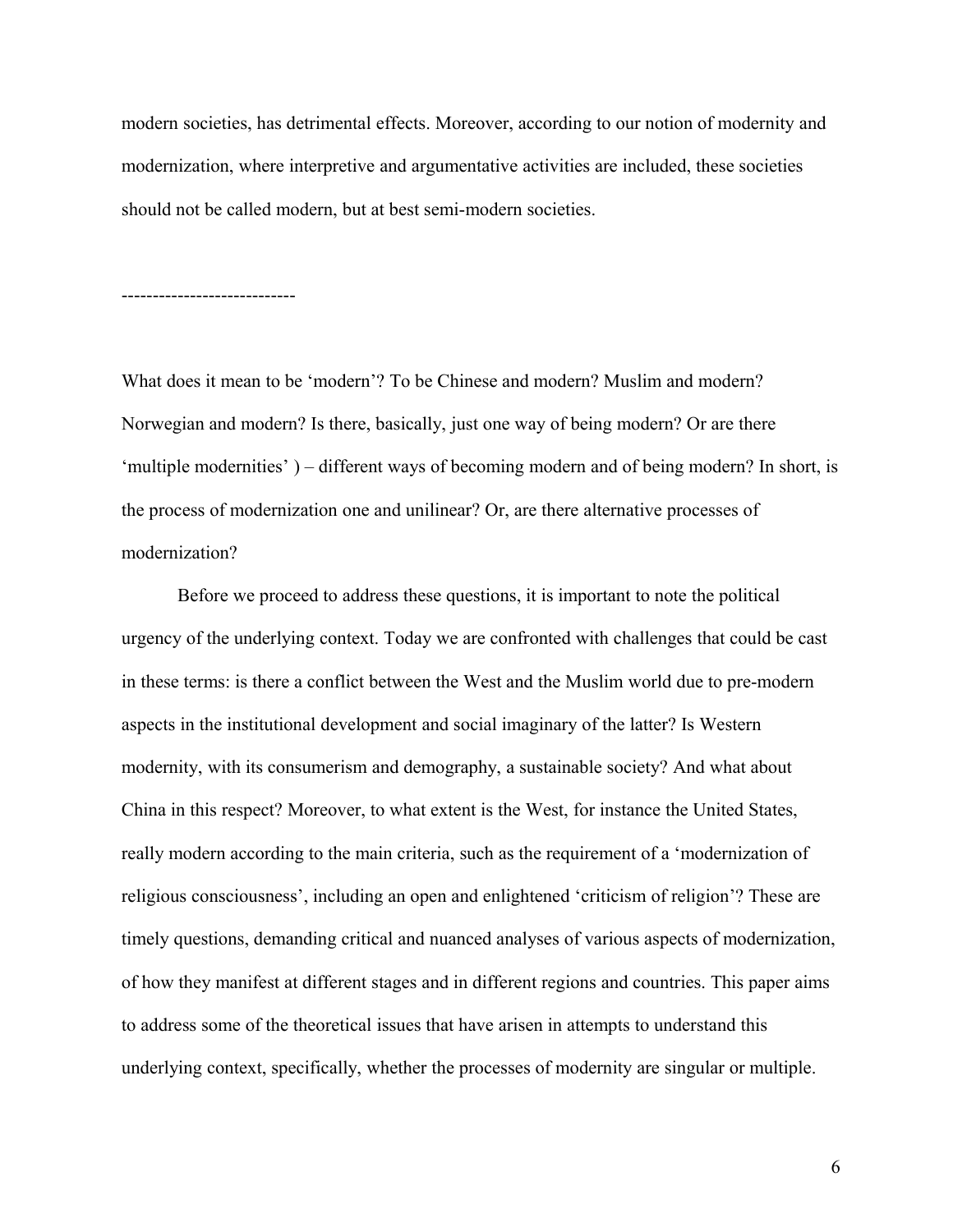### **Two Theories of Modernization**

There are probably as many different views on these questions as there are theories of modernity and modernization. One kind of theory of modernity and modernization is conceived in the terms of a predictive social science in search of causal explanations. This kind of theory often operates with the hypothesis that there is only one process of modernization which, by internal necessity, leads to some ultimate stage. From this perspective the process of modernization is 'deterministic, endogenous, and unilinear' (cf. Knöbl 2001). Theories of this kind flourished in North American sociology after each of the two world wars. Modernization was conceived as an unavoidable development in terms of industrialization and individualization, extensive deregulation and market economy, privatization of religion and the death of ideology, and multiparty democracy. In short, this view holds that we are all moving towards a situation that resembles the Anglo-American world as it was seen at that time.

Another kind of theory of modernity and modernization – the one that is embraced here – is conceived in terms of a 'reconstruction' of learning-processes and institutional differentiations. Those in favour of a reconstructive approach have different views on how the processes of modernization should be conceived. There are, for instance, different opinions as to whether there is basically one line of development or various paths. We can divide these theorists into 'universalists', reconstructing what they conceive to be the unavoidable steps in the intellectual and moral learning-processes leading up to the present stage of modernity, and 'pluralists' who conceive these processes as rather 'contingent and multifarious', just as they conceive modern societies as an open-ended multitude.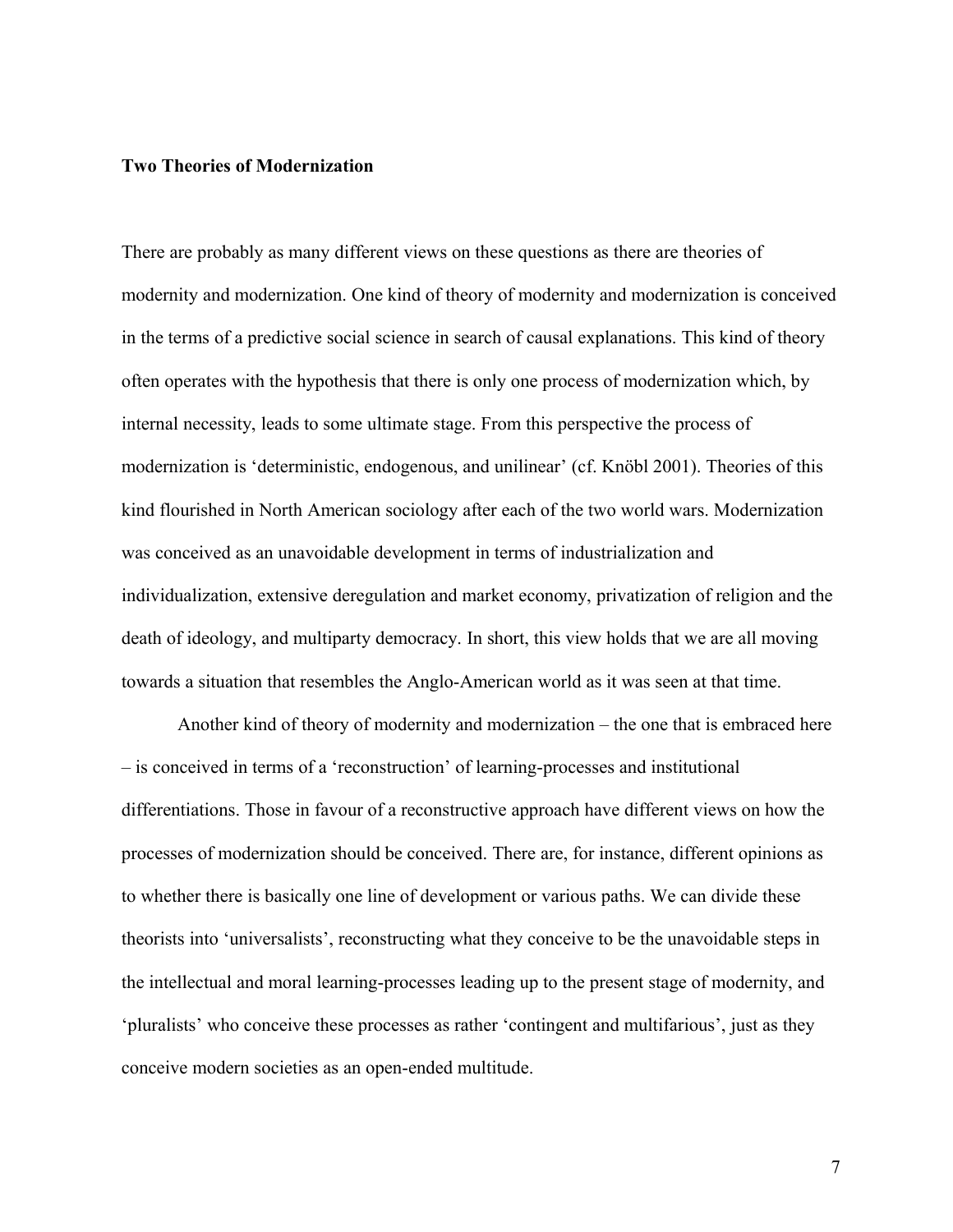### **Processes of Modernization: One or Many?**

We shall look into these questions, discussing whether (or to what extent) there are alternative processes of modernization.We begin by asking: what could rightly be seen as 'unavoidable characteristics' of modern societies, and thus as arguments against the pluralist reconstruction? (cf. G. Skirbekk 1993; 2007).

(1) When we in a serious discussion seek to ascertain what is true and right in a given case we cannot, for self-referential reasons, exclude relevant arguments, nor can we decide to exclude persons who might contribute to the discussion. I cannot assume that I am right without taking the counter-arguments into account. In this sense we are unavoidably bound and obliged by what Habermas called the 'forceless force of the better argument' and by a mutual recognition of other persons as both reasonable and fallible (like oneself).

This kind of reflective discussion requires a particular attitude: flexible and open for change, according to the better arguments, and firm against the temptation to give in to social pressures to comply with popular but dubious opinions. This is a particularly modern conception of how to handle basic validity questions, that is to say questions of truth and of justice. It is a conception of argumentative rationality that for self-referential reasons is unavoidable in any culturally modern society. Hence, in this very important sense, there is only one modernity.

(2) Moreover, modern societies are inherently connected to scientific and scholarly research. And all scientific and scholarly disciplines rely on argumentative rationality (manifested for example by the fact that all disciplines have their doctoral disputations). Hence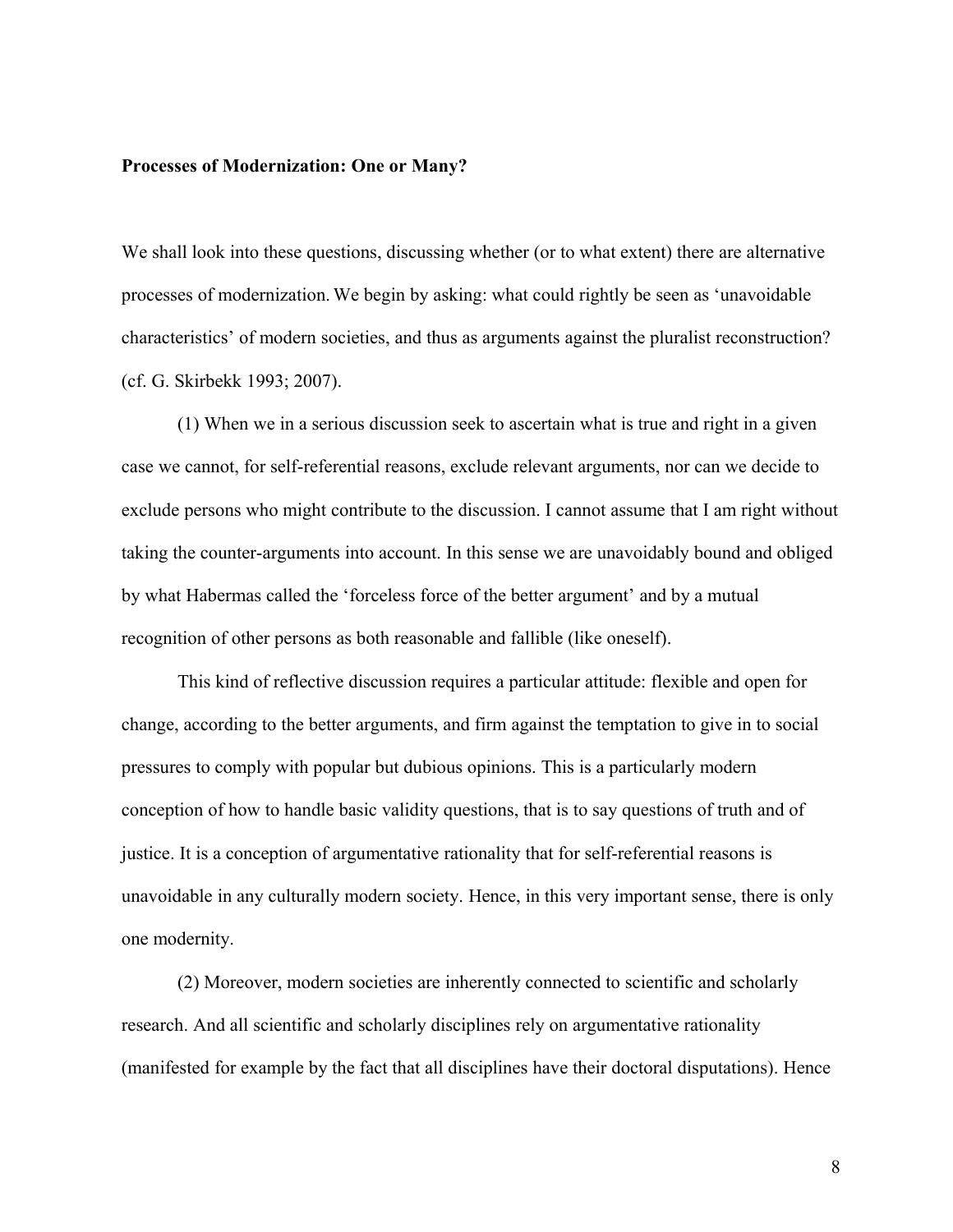the principles mentioned above are also ideal presuppositions for scientific and scholarly research. (They are presupposed ideally, although they are not always fulfilled.)

Simultaneously, modern scientific and scholarly research is characterized by a plurality of different disciplines, each with its specific concepts and methods. There is not one allembracing scientific and scholarly truth, but a plurality of perspectives that cannot be overcome by any all-embracing meta-theory. But we can do our best in reflecting on these various perspectives and argumentatively try to sort out their comparative strengths and weaknesses in various cases.

This is not easy, but nor is it impossible, and it is an urgent task since there is always a danger that some perspective might obtain an excessively dominant position and thus lead to biased understandings – consider the danger of ignoring the long-term ecological effects of industrial projects that are predominantly understood in economic and technological terms. Furthermore, scientific and scholarly research is not merely perspectivistic, it is also fallible and uncertain in various ways. Hence, scientific and scholarly research is basically a self-critical procedure, an 'organized scepticism' (Merton 1968). All in all this means that modern societies, to the extent that they are based on scientific and scholarly research, have to incorporate the attitudes and institutional arrangements that are required for this kind of argumentative rationality and organized scepticism.

One of the necessary institutional implications is that basic research (and hence universities) should be governed neither by religious or ideological agents or institutions, nor by special political interests or market forces. Some institutional autonomy is required. The same is true as an institutional condition for an enlightened public sphere and for enlightened political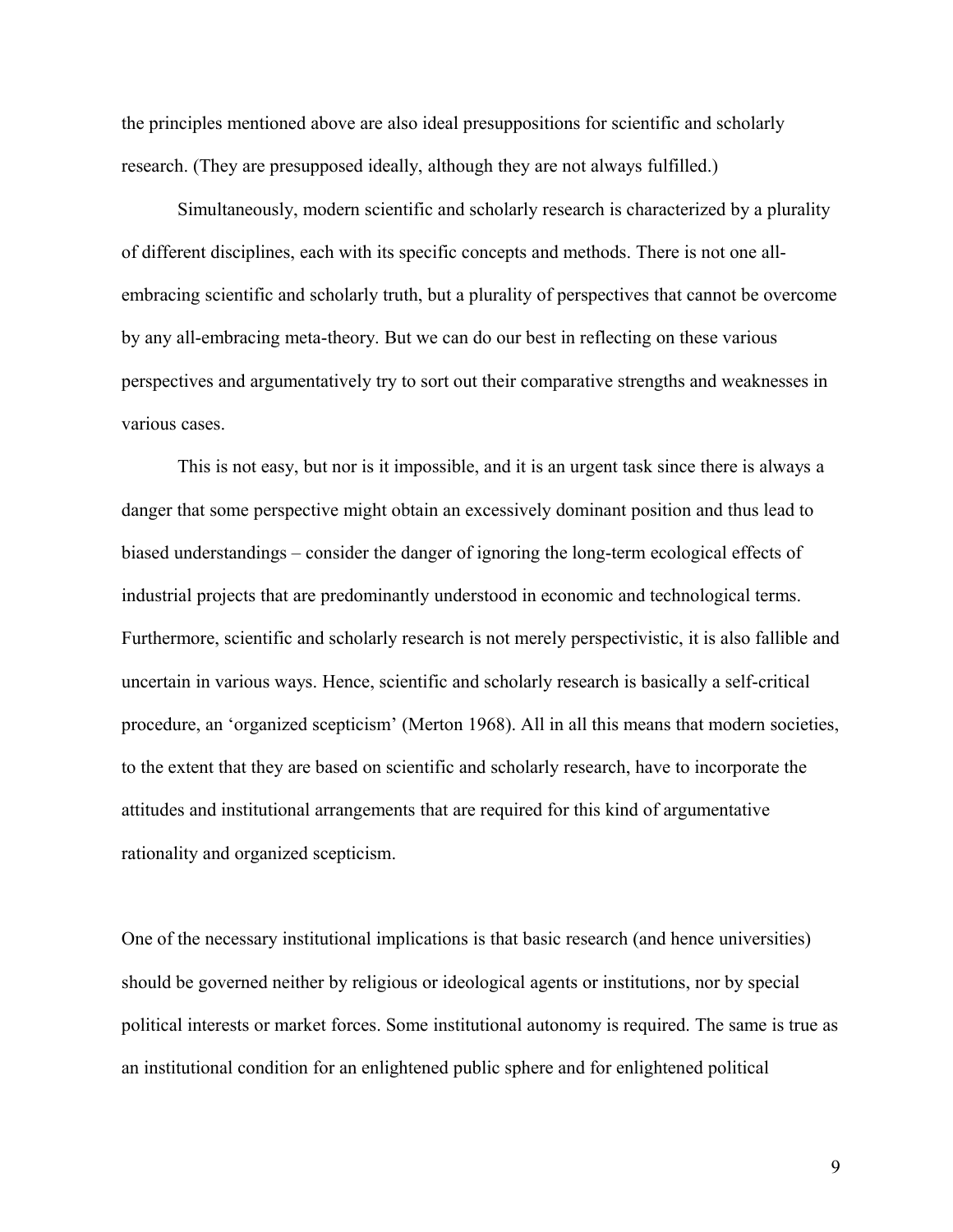deliberations and decisions. Hence, in modern societies there is a need for 'institutional differentiations', such as the one between religion and the judiciary system – not least because there is an irreducible (reasonable) plurality of religious and non-religious world views, in the modern world. (Superstitious and irrational beliefs do not belong to this field of reasonable disagreement, cf. John Rawls 1993, pp. 54ff.) At the same time there is also a need for institutional interaction, for instance between the judiciary and the political system, as well as between politics as power and politics as open and public discussion and will formation.

Basically there has to be some differentiation between the main institutions, such as state, market and culture (life-world). On the one hand, political opinions differ as to the best way of differentiating these institutions. On the other hand there are extreme versions of imbalance that are clearly detrimental for any modern society, as when the state fatally overrides both economy and culture (cf. the Soviet Union), or when the market (in allembracing capitalism) overrides both the state (including the judiciary system) and the lifeworld (including interpersonal relations), or when a traditionalist clan system takes the place of the state and its sub-institutions as well as of market transactions (as in Somalia today). Hence there are clearly some extreme versions of institutional *im*balance that should be avoided in any modern society.

All in all, this means that there are some institutional differentiations that are required and some institutional arrangements that are not predetermined. In this respect our reconstructive approach to the question of modernization indicates both some degree of necessity and some degree of contingency.<sup>[10](#page-35-9)</sup>

At the outset we focused on self-referential requirements in processes of modernization and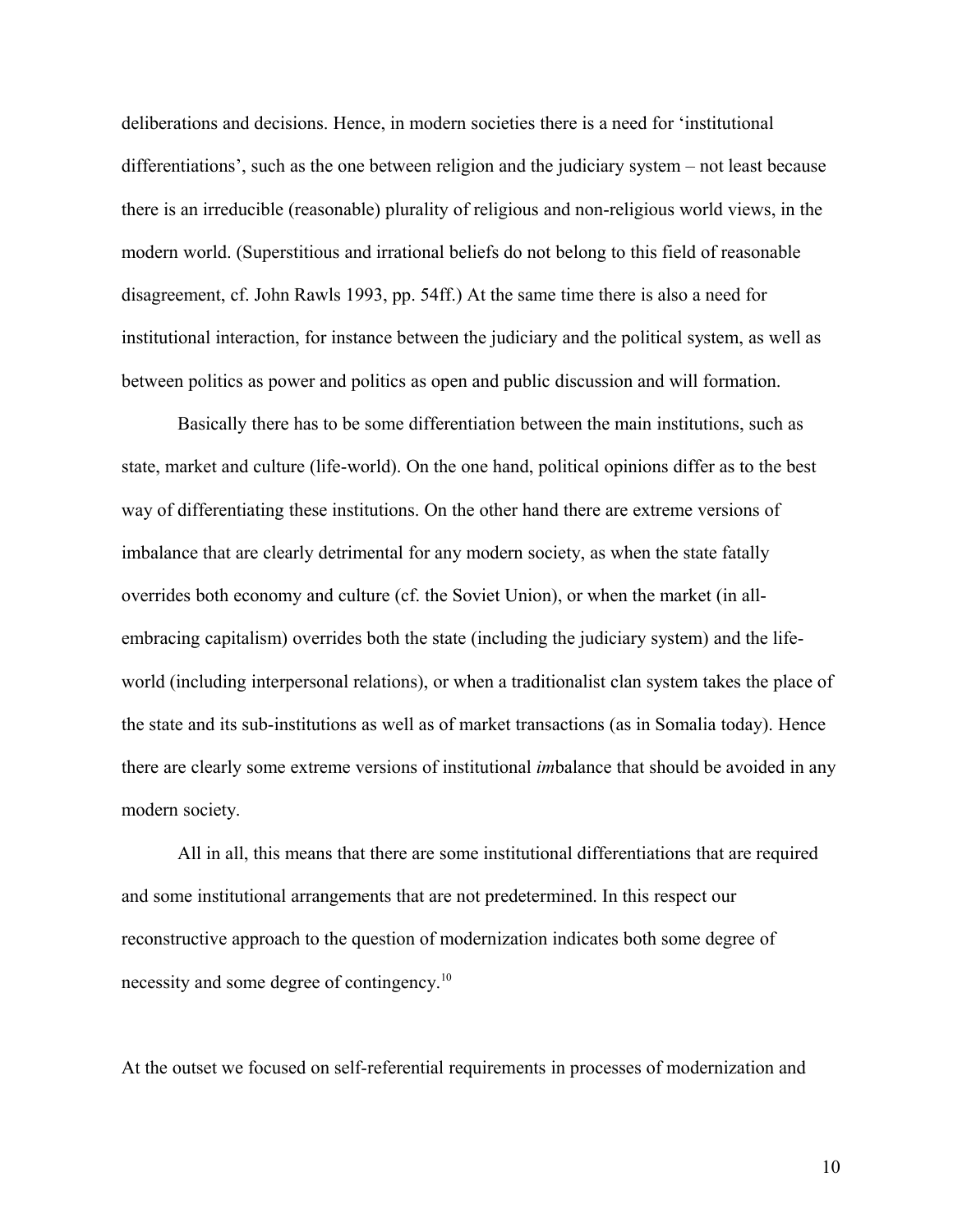thus on arguments in favour of what can be seen as necessary for all modern societies, and against the pluralist view. But at the same time we have also emphasized (i) the plurality inherent in scientific and scholarly research, as well as pointing to (ii) a possible variety of institutional arrangements, and referring to (iii) the irreducible plurality of reasonable worldviews, both religious and non-religious (cf. G. Skirbekk 2006). The plurality of world-views has an affinity with the question of 'value plurality'. Even though some basic normative principles of justice might be argumentatively justified (as procedural context-transcending norms for the regulation of conflicts), many value questions are clearly contextual, culturally dependent, or simply a matter of taste, and are thus beyond any universal justification. In this sense we may operate with a distinction between universal norms and contingent values. In the realm of value questions, of different cultural codes and traditions, there is thus ample space for legitimate variety and creativity. Hence the pluralist conceptions of modernization processes find strong support when we focus on these questions.

Thus, to the question 'are the processes of modernization one or many?' we can briefly summarize our reconstructive deliberation in these terms: there is an unavoidability (and 'oneness') related to argumentative rationality and its requirement for special mental abilities and institutional arrangements. Within these restraints there is space for some plurality in institutional arrangements. And finally there is reasonable disagreement on various value questions and world interpretations – both religious and non-religious – and hence there is an unavoidable plurality in these cases.

### **Special Experiences**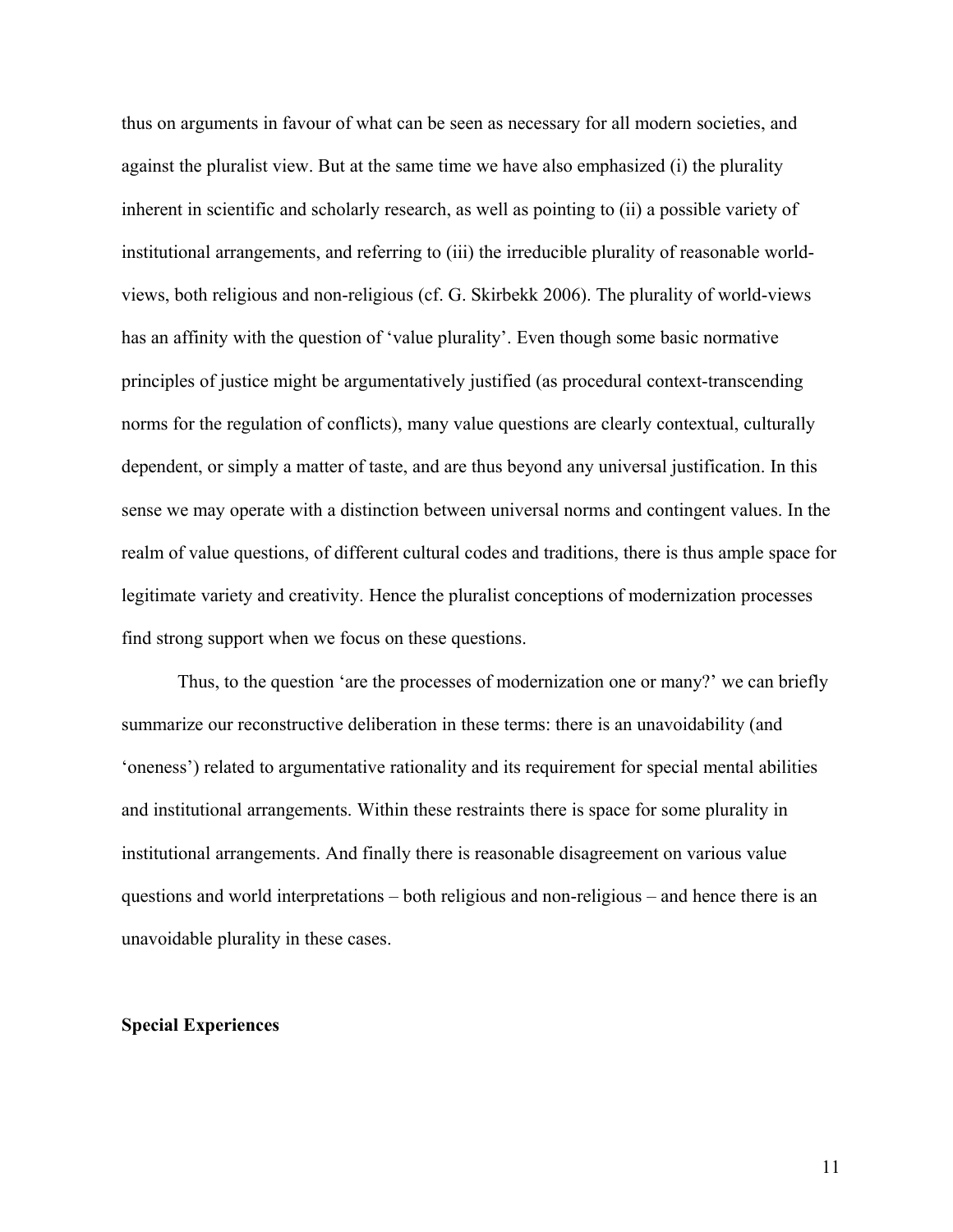A further step: in the processes of modernization, we must cope with both unavoidable principles and argumentative claims on the one hand and with contingent values and opinions on the other. But in addition we have deeply entrenched special experiences and learningprocesses: different societies have gone through different historical crises and events. Topography, material conditions, catastrophes, wars and inherent socio-cultural tensions, these are among the (more or less) contingent factors that make a difference to the collective identity, institutional arrangements and political culture of a society. Moreover, there is an interrelation between institutions and culture: cultural values and personal virtues that are appropriate in clan-based societies are dysfunctional in modern societies with well-functioning and independent legal and socio-economic institutions.

Hence, there are differences among apparently modern societies. In order to illustrate this point, we may look at some striking differences among Western nations, like France and the United States. In both countries political modernity was manifested via universalist declarations of human rights at the end of the eighteenth century. But their conceptions of the state–market relationship and of the role of religion in modern societies are strikingly different. In France (like Germany and the Nordic countries) the state was given a more dominant role in the processes of modernization than in the U.S. (or U.K.). In France, 'freedom of religion' predominantly meant (and means) a freedom to criticize religion whereas in the U.S. it primarily meant (and means) a freedom for various Protestant sects and other religious convictions to be left alone. Voltaire and the French philosophers of the Enlightenment operated in a different socio-cultural setting than the first European settlers of North America, and they promoted another intellectual culture that still prevails.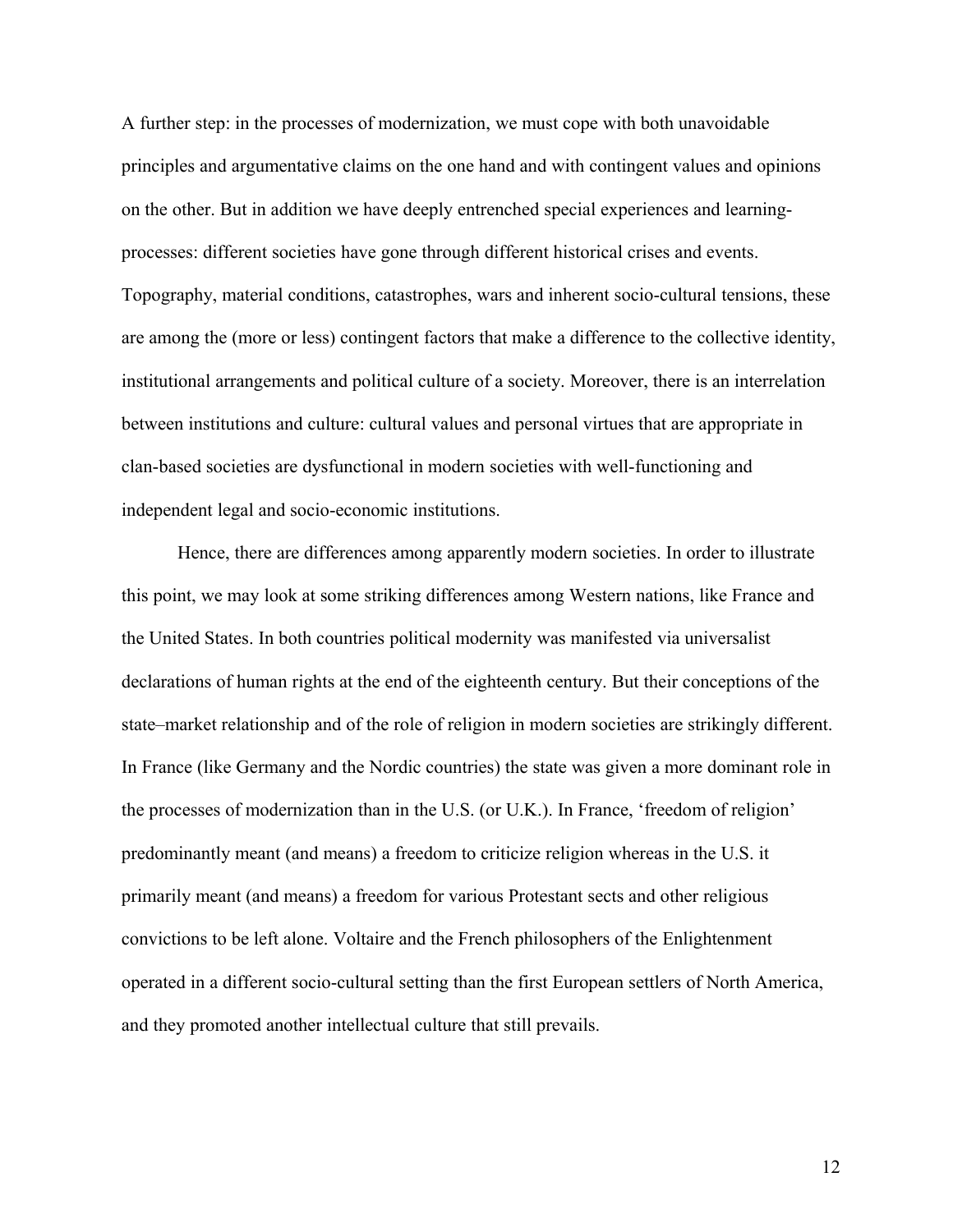## **The Scandinavian Case:**

### **Interplay between Lutheran State Officials and Successful Popular Movements**

In this section we shall take a look at some of the special processes of modernization that occurred in the Scandinavian countries, especially Norway, with the aim of elucidating alternative processes of modernization.

Characteristic of the processes of modernization in the Scandinavian countries is, broadly speaking, an interesting interplay (mainly in the nineteenth century) between Lutheran state officials and popular movements and elites. The Scandinavian countries were among the very few Lutheran states with almost no other confessions for a long period of time.<sup>[11](#page-35-10)</sup> These countries were also characterized by historically quite unique popular movements. On this background they had, by the middle of the twentieth century, combined a comprehensive Welfare State, including widespread material redistribution, with a high degree of trust within the rule of law, and a high degree of political cohesion – more so than in most other countries. It is worth noting that the state played a much more significant role here than in the Anglo-American world. At the same time, early popular movements and their elites obtained political positions quite distinct to those of their counterparts in France.

I shall here restrict myself to discussing some of the main characteristics of the Norwegian processes of modernization.

## **Norway in Nineteenth Century: A '***Beamtenstaat***' (par excellence)**

At the outset, a few facts about Norwegian history should be mentioned, as an introductory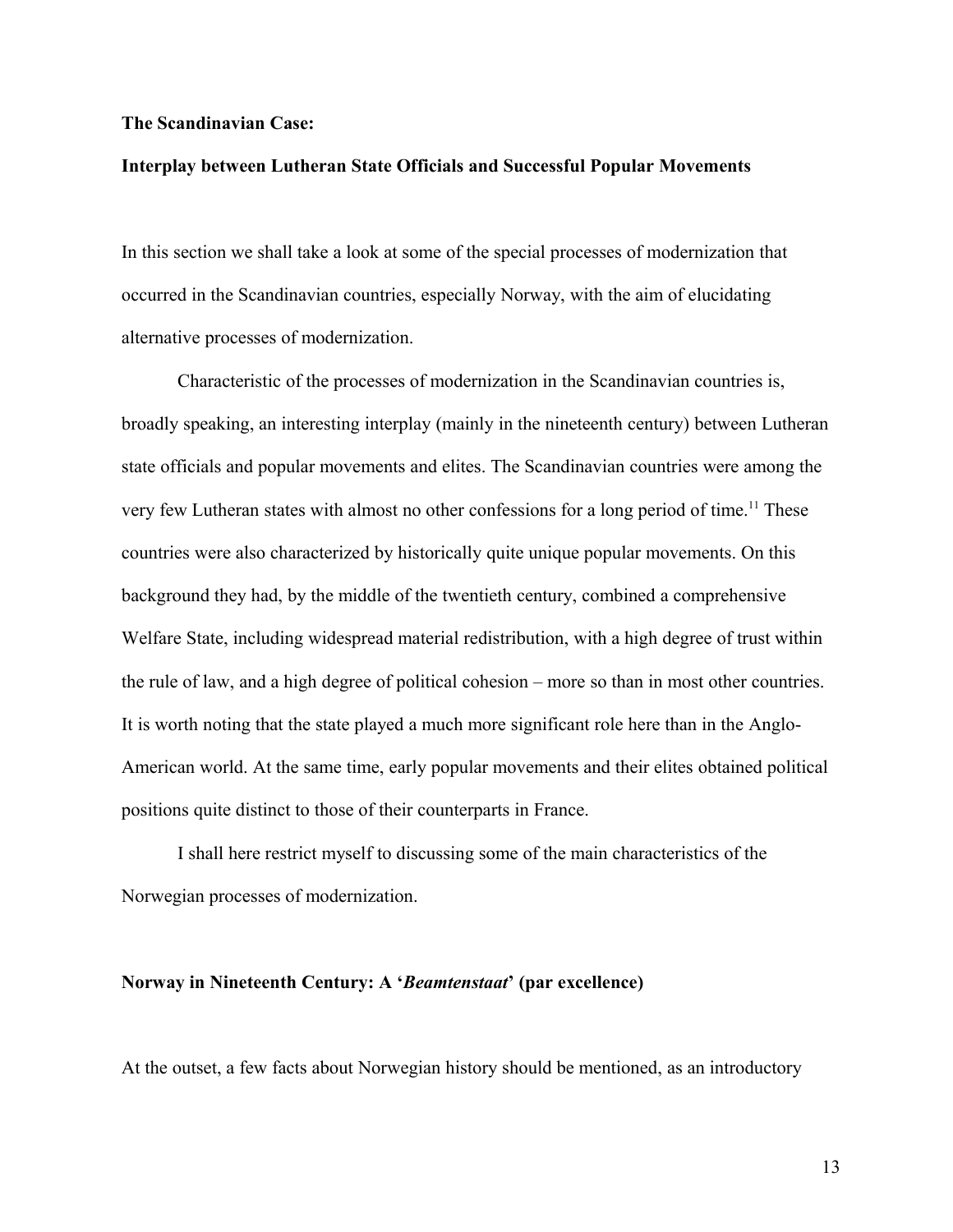remark. In the eighteenth century the monarchy of Denmark-Norway was a state under the rule of law, to a large extent governed by enlightened state officials. A common school system was established in 1737, one motivation being the promotion of literacy so that everybody could read the Bible, required for the confirmation of Christian youth in Lutheranism. At the end of the eighteenth century a large percentage of Norwegian farmers (peasants) were landowners. Literacy was widespread and the writings of a cultural modernizer like Ludvig Holberg (1684– 1754) got a broad audience, including among the farmers. As a result of the Napoleonic Wars, Norway entered a union with Sweden in 1814, but with a newly written and progressive Constitution and hence as a politically independent state (except for foreign affairs). At an early stage, due to the Black Death (in the fourteenth century), and later, due to the power-related politics of the Danish kings (cf. Rian 2007), the national nobility was fatally weakened – around 1814 there was practically no nobility in Norway.

Broadly speaking there were three classes at that time (around 1814):

(i) State officials (around 0.2 per cent of the population) – mainly university-educated lawyers and Lutheran theologians, plus higher military officers – who became particularly influential for two reasons: there was no nobility, and these state officials were allowed to perform the double role of state servants and active politicians.

(ii) Citizenry, with their living related to fishery, mines, mills, forestry, shipping and trade – in other words, they were not dependent on a landowning nobility.

(iii) Farmers (peasants) represented the majority of the population (about 90 per cent in 1814). To a large extent they were literate; many were landowners (around 1814, approximately 57 per cent). An exceptionally high percentage of the members of the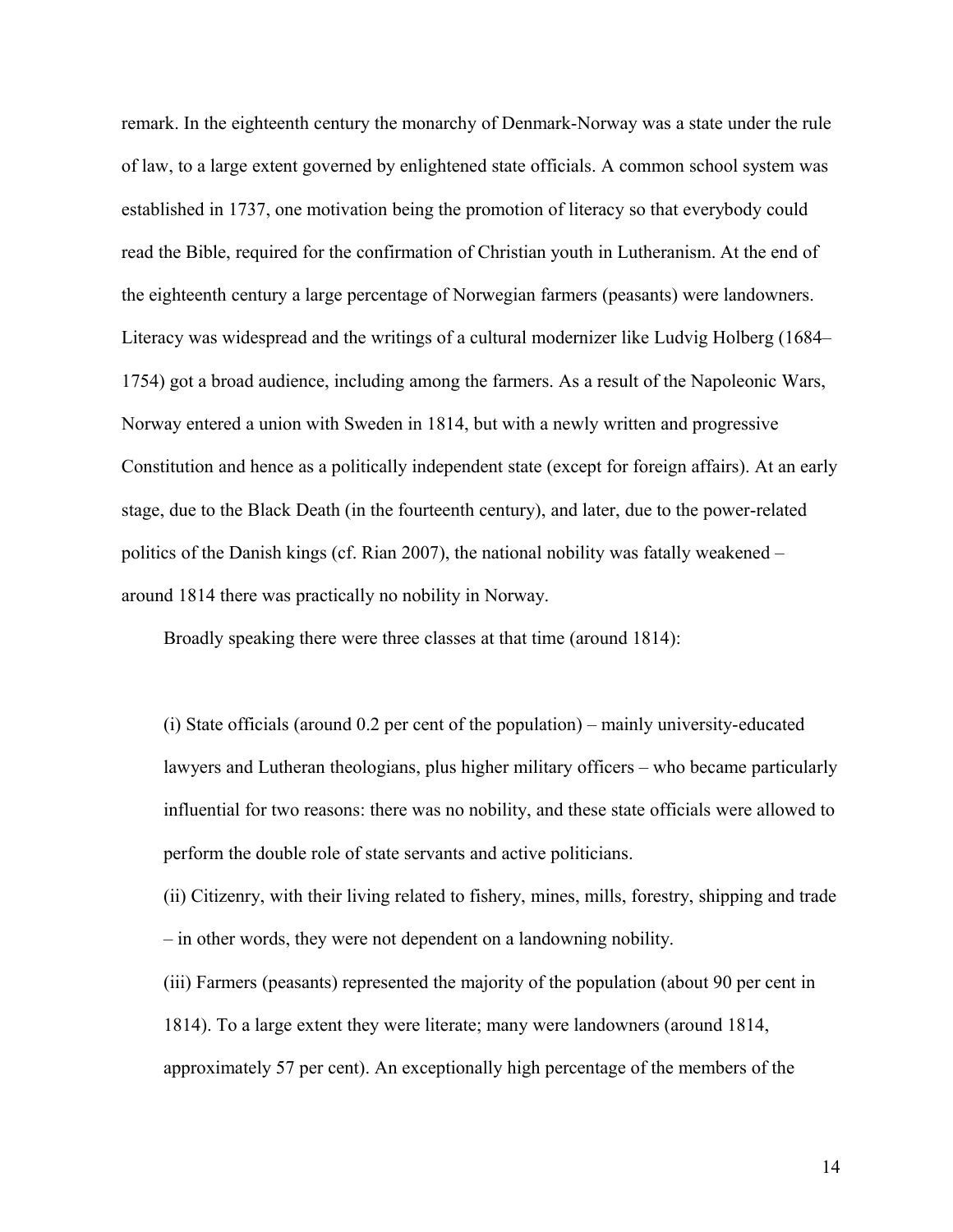Constitutional Assembly of 1814 were farmers and representatives of rural communities (approximately one third). And for historical reasons the farmers (peasants) represented the national heritage, since there was practically no national nobility, and state officials had for the most part a Danish background.

In short, at the beginning of the nineteenth century Norway was predominantly run by state officials (a Weberian *Beamtenstaat*, par excellence), but with a progressive Constitution, and with a strong peasantry. Gradually, through the National Assembly (*Stortinget*), a democratic opposition supported by the popular movements gained force. In 1884 Parliamentarianism was introduced by this opposition, an event that represented a decisive weakening of the political role of the state officials and the coming-to-power of the Left, supported by popular forces and by the radical intelligentsia. Democracy was adopted in terms of multi-party parliamentarianism with extended franchise for men in 1898. In 1913 the franchise was extended to women.

Now let us briefly look at some major aspects of the popular movements and their elites in Norway during this period.

## **Popular Movements and Elites**

*Haugianism* was the first popular movement, initiated by Hans Nielsen Hauge (1771–1824), a young peasant who had a religious vision while working in the field in 1796, at the age of twenty-five. Haugianism was at the same time a religious movement (within Lutheranism, against official Lutheranism), and a class movement against Lutheran state officials (Gilje 1997).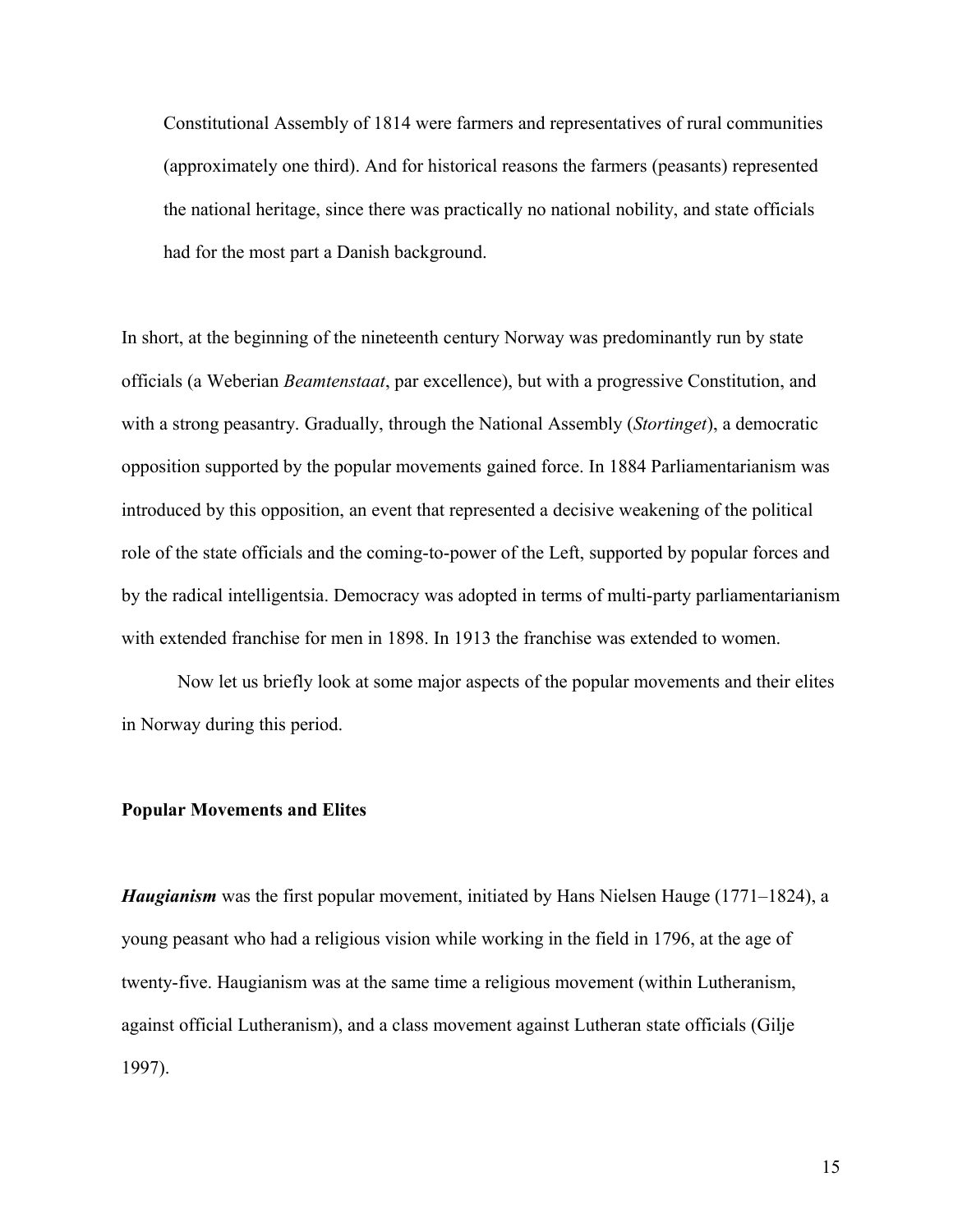Max Weber identified Puritan ethics (Calvinism) as a precondition for capitalism. The Haugians played a similar role in Norway. For religious reasons they favoured hard work and modest consumption. The result was capital accumulation and reinvestment – in paper mills, saw mills, salt production, fishery, ship building, farming and trade. Haugianism combined charismatic leadership and a national network of solidarity (between 'brethren and sisters' – not individualistically). The Haugians promoted modernizing activities and learning processes on a broad scale: economic activities, socio-political organization, training in speaking in assemblies (women were welcome both as speakers and leaders), promoting literacy and thereby creating an alternative public sphere. For instance, approximately one-in-four Norwegian citizens, inclusive of new-born infants and the elderly, bought a copy of Hauge's writings in a time of hunger and hardship.

Haugianism soon became a breeding ground for political actors. They were members of the Constitution Assembly in 1814; they were elected to the National Assembly (*Stortinget*) and to political positions in local communities. By 1840 their main aims had been reached: wider religious and economic liberties. Gradually Haugianism became integrated in Norwegian society. However, they remained within the Lutheran State-Church; they did not redefine themselves as an independent religious community.

With the Haugians (but also, for example, through the influence of the Danish theologian Grundtvig), and due to an alternative school system (*folkehøjskole*) and an alternative public sphere, a version of the typically Scandinavian phenomenon of 'popular education' (*folkedanning* and *folkelighed*) gained recognition and became a decisive factor in the formation of a more egalitarian society – roughly speaking, education and cultural formation of the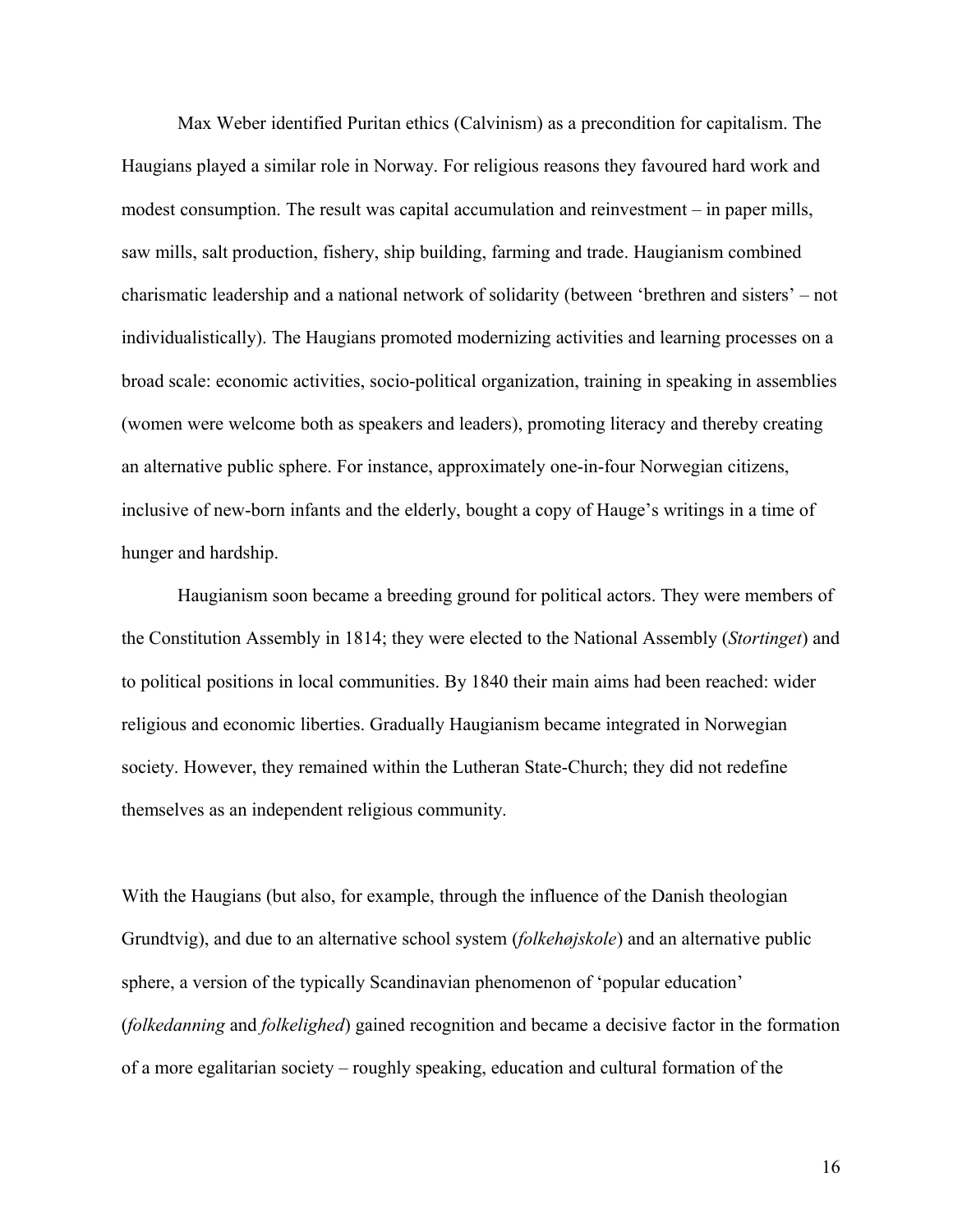people, for the people, by the people. This was in opposition to the traditional educational system and ideology, but definitely had the aim of 'raising the people', and raising oneself, culturally and educationally.

Hauge was harshly treated by the authorities – jailed in 1804 and finally released in 1811, physically weakened and with health problems. However, Haugianism as a movement prevailed and became quite influential. In many ways it changed Norwegian society permanently, from below. Hence, there was a struggle for recognition between opposing sociocultural groups and their elites: the typically Scandinavian dialectics between Lutheran state officials and successful popular movements.

*The Thrane Movement*, initiated by Marcus Thrane (1817–1890) in 1849 and inspired by the uprising in France in 1848, was at the outset a spontaneous protest against food shortages. The movement was supported by unprivileged people in the cities, but even more so in the country side since industrialization was at an early stage.

Thrane was a utopian socialist (like Proudhon) and mildly Christian. He soon became a successful organizer. He and his followers organized workers' associations (*Arbeiderforeninger*). After one year there were around 414 associations with thirty thousand members, probably around 2 per cent of the total population at that time, organized on both the local and national levels. They effectively established an alternative public sphere with their own newspaper (*Arbeiderforeningernes Blad*).

The political programme was initially rather moderate: for reduced customs tariffs in pursuit of cheaper food, against alcohol abuse, for better schools for average people, for universal military service (a popular requirement already in 1814), and for a general right to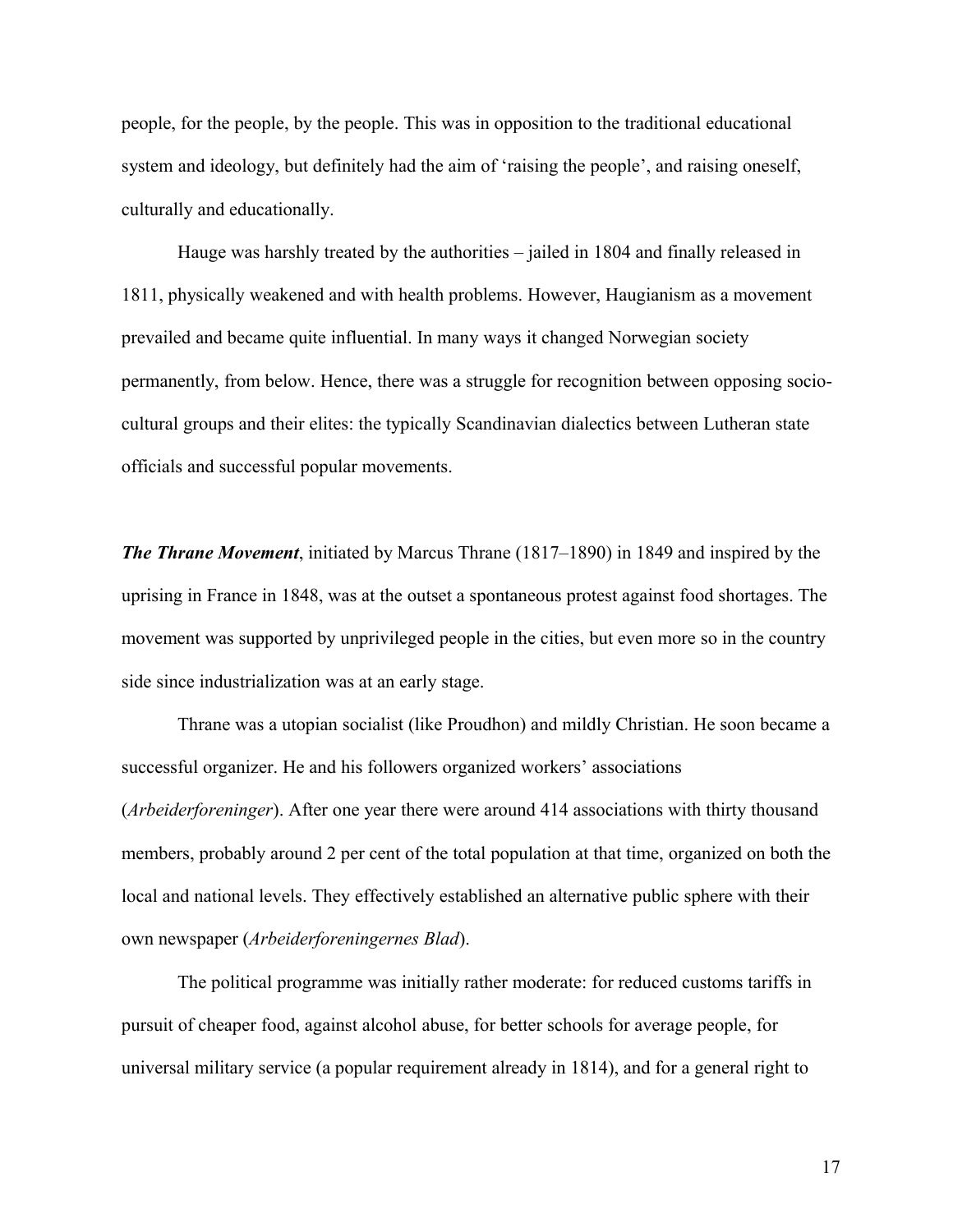vote for all men. The programme was turned down and the movement became more clearly class-oriented: redistribution of land, support for peasants who wanted to cultivate new land, establishing a state bank for people with few resources, social security for the elderly and disabled.

In 1851 the Thrane movement was suppressed by force by the authorities (the state officials). Thrane was jailed. When released he did not take part in political activities, and after some time he left for the U.S. where he lived out the rest of his life. In a sense, then, the Thrane movement was but an episode – however, an important lesson was learnt: popular movements need to organize and they need an alternative public sphere. And there was more to come.

*The Farmers' Friends* (or 'people's friends': *bondevenn* or *folkevenn*), led by Søren Jaabæk (1814–1894) from around 1865, represents the third wave of popular movements, starting spontaneously and gradually gaining power by self-organization and self-education and by the use of an alternative public sphere. The farmers' friends organized themselves on all levels: locally, at the county level, and nationally. They got approximately thirty thousand members in three hundred associations. They published a newspaper, *Folketidende*, printing approximately fifteen to twenty thousand copies per issue.

Jaabæk was elected mayor (*ordførar*) in his local community in 1841 and was elected to a seat in the National Assembly in 1845, where he became the leader of the opposition (*bondeopposisjonen*). The farmers' friends acted against city privileges,<sup>[12](#page-35-11)</sup> but for liberalism, and were against high public spending, especially for the state officials.<sup>[13](#page-35-12)</sup> In short, they defended their class interests and used the National Assembly to fight against the dominant political position of the state officials, especially in the government – hence, the political fight for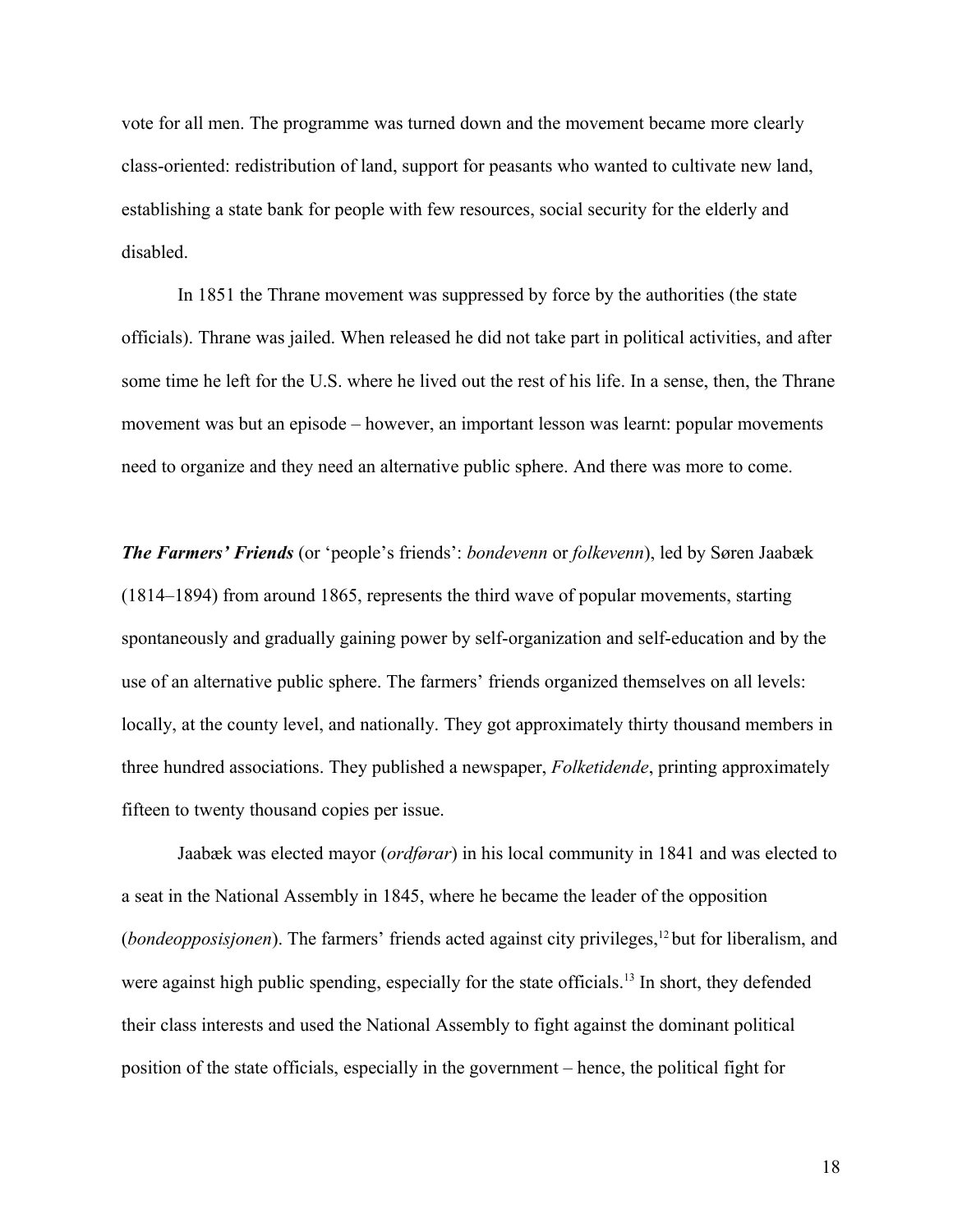Parliamentarianism was an important one.

Briefly, their programme included: support of reading associations (*leseselskap*), opposition to alcohol abuse, support for social security, for savings banks, and for joint associations of producers and consumers (*samvirke*). Around 1870 the movement was radicalized: for the separation of state and church, against Lutheran confirmation,<sup>[14](#page-35-13)</sup> in favour of civil marriage, and against monarchy. In short, Jaabæk's basic ideal was a society with egalitarian harmony.

In addition to these three waves of popular movements (Hauge, Thrane, Jaabæk) I would like to mention two other movements with a more specific agenda: the 'language movement' (*målrørsla*) and the 'Women's movement' (*kvinnerørsla*).

*The Language Movement*: When Norway got its political independence in 1814 the written language was Danish. It was immediately understood by all Norwegians but spoken (more or less correctly) only by the upper classes, especially by the state officials who had been educated in Copenhagen. The people, especially the peasantry, spoke different dialects, originating from the old Norwegian language of the Viking period, the language of Norse literature.

Hence, the new nation of 1814 was confronted with a strategic question: should one continue with Danish, or try to reformulate a Norwegian language? As it turned out, Danish as a written language prevailed for approximately a century – Norwegian authors like Ibsen wrote in Danish and published their books in Denmark. But for national and pedagogical reasons steps were taken to change the written language into a Norwegian language. Two main strategies were available: reformulate a modern Norwegian language from the Norwegian dialects, or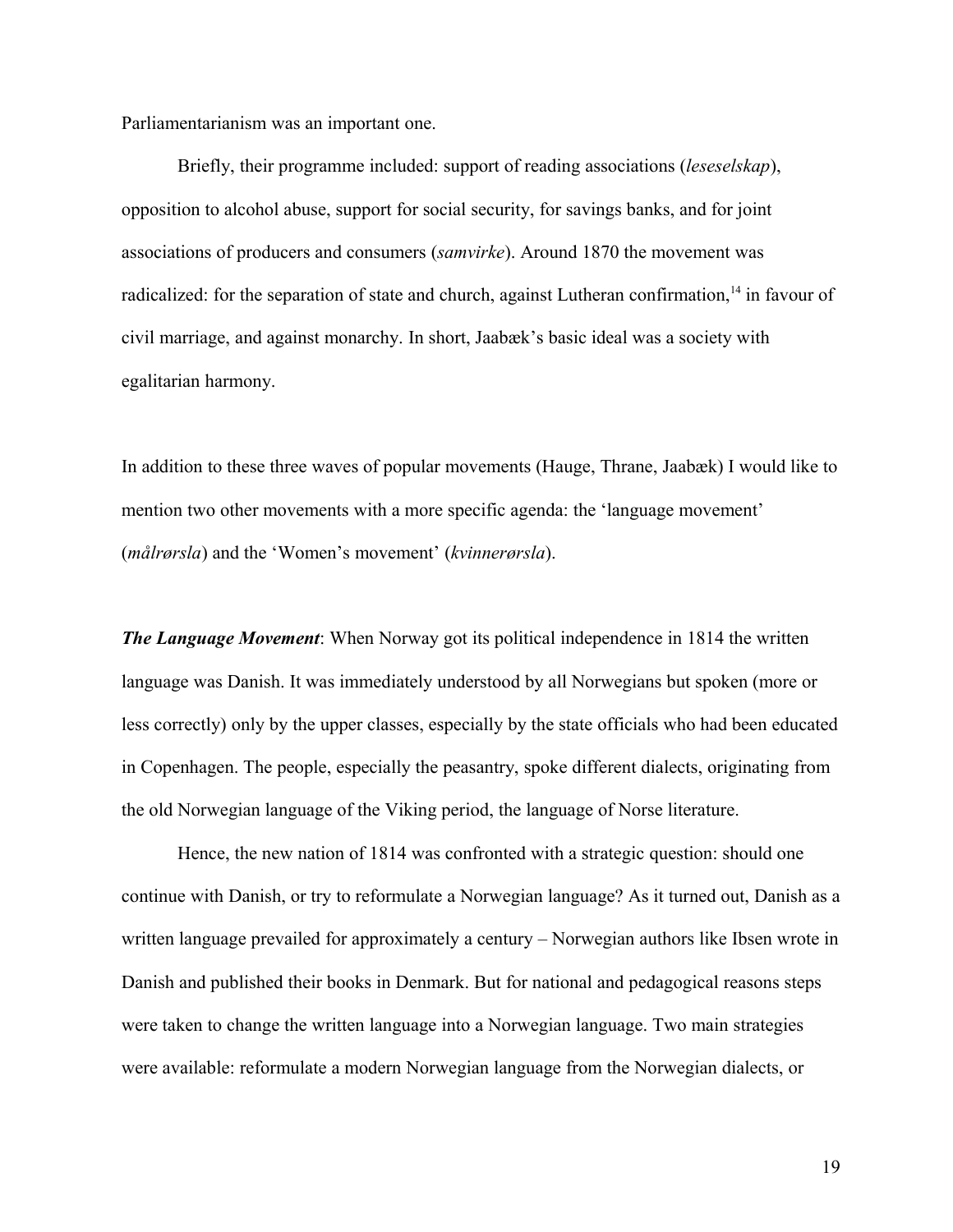change the traditional Danish language stepwise in accordance with spoken Norwegian in the upper classes. Both strategies were followed, and thus two official Norwegian languages gradually developed.

Simultaneously there was a conflict between these two strategies and these two languages, a conflict that continues still. This conflict has both national and social elements; at the end of the nineteenth century it was intertwined with the general conflict between state officials (who traditionally wrote Danish) and popular movements (supported by the Left party, established in 1884). This dual situation continues today, resulting in what might be described as blending 'a fight for cultural dominance' (in the sense of Gramsci and Bourdieu) and 'a recognition of others' (as per Derrida) – the latter being an unintended result of a learning process that led to some degree of inherent 'multiculturalism'.

*The Women's Movement*: Comparatively speaking, women in Norway traditionally had a strong position, legally and socially. But with professionalization and urbanization new challenges emerged, and the role of women in modern societies became a political question for popular movements as well as a major concern for poets and artists (cf. *Nora* in Ibsen).

The Norwegian Feminist Association (*Norsk Kvindesags-Forening*) was established in 1884, the year of the introduction of Parliamentarianism – one of its leaders, Gina Krog (1847– 1916), belonged to the left wing of the Left party (*Venstre*). They fought for universal rights: the right to vote, the right to higher education, and legal rights for married women.

Also the women's movement represented a blend of spontaneous movement and organization abilities – one achievement was the founding of the journal *Nylænde* (1887), as an alternative public sphere. And its organizational ability was clearly demonstrated in 1905, when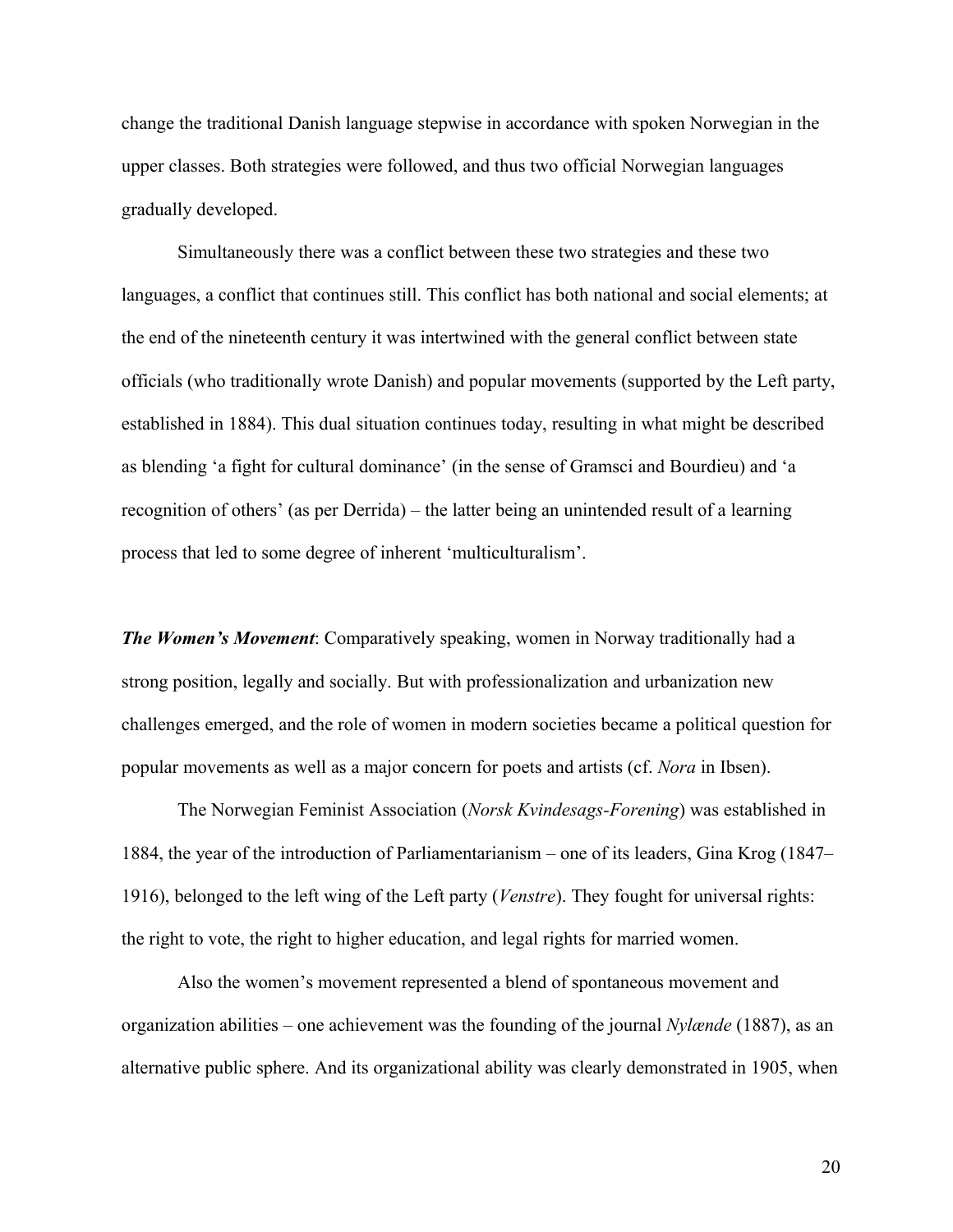Norway unilaterally broke the union with Sweden: only male citizens were allowed to vote for or against the union (368,208 voted 'no', 184 'yes'). Women citizens were not allowed to vote, hence they organized their own 'private' vote for women, and in a two-week period 244,765 women had voted – two-thirds of the male votes, an amazingly high number. This was before email and mobile phones, in a topographically difficult country with a widely scattered population.

#### **A Local Case (1880–1920):**

## **The Interplay of Persons and Institutions**

To get a sense of what was going on at a local level, in the lead up to the introduction of Parliamentarianism and into the early twentieth century, roughly the period between 1880 and 1920, I shall discuss a particular community – a county in East Norway, not far from the Swedish border (in the middle of the Scandinavian peninsula) – focusing on the interplay of persons and institutions. Its economy was based on agriculture, forestry and related industries. Forestry was its primary source of wealth. Farms were often middle-size, based on paid labourers. The preceding discussion of popular movements, their elites, and Lutheran state officials provides a general background for this local community, as we shall see, focusing on the interplay between some influential persons and some special institutions (H. Skirbekk [ed.] 1941–1982; Overrein 2001).

The country's notable institutions include: (i) political institutions in a broad sense, beginning with spontaneous discussion groups, establishment of trade unions and widespread participation in new political parties; (ii) the establishment of a newspaper as a local public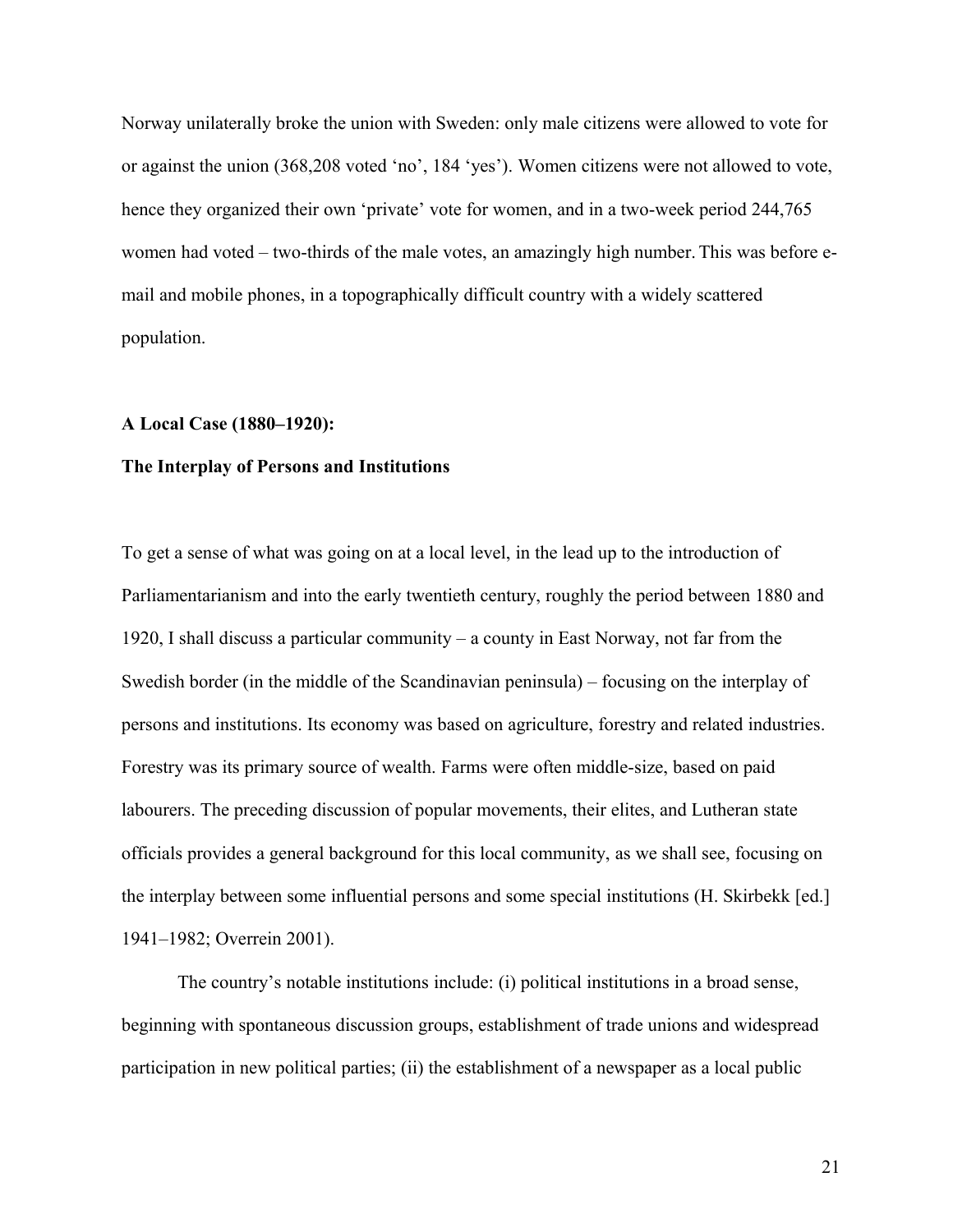sphere; (iii) the establishment of a local *folkemuseum* to promote historical awareness of the local and national heritage, carried by the traditional agrarian community; and (iv) the establishment of a *folkehøgskule* (people's high school) and a teachers' college to promote education and cultural self-esteem for future generations – inspired by the educational ideals of the various popular movements.

The influential persons under consideration here include: (i) The forest owner (1836– 1917) – a rich idealist supporting cultural and educational initiatives; (ii) the politician (1859– 1934) – a leftist farmer supporting the workers and the unprivileged, promoting an argumentative and organized political culture; (iii) the scholar (1873–1932) – a teacher, ethnologist and (at the end of his life) state official of the regional school system, and a supporter of the democratic-national movement; and (iv) the editor (1877–1951) – the son of Swedish immigrants, supporting the social and democratic-national movement by his pen and his position as a newspaper editor.

## **Political Institutions in a Broad Sense**

In 1881, a local 'conversation association' (*samtaleforening*) was founded by three young farmers (among them our politician, 22 years old at the time), who had been together in a local school for young people, established in 1873. According to the founders:<sup>[15](#page-35-14)</sup> 'By coming together in order to discuss topics of common interest and to have lectures, the aim of this association is to be enlightening and educating' (*opplysende og dannende*).

An important point concerning procedure: each meeting began by having two persons presenting opposite positions on a chosen topic, on the understanding that serious discussion requires pro and con, arguments and counter-arguments. Some of the topics discussed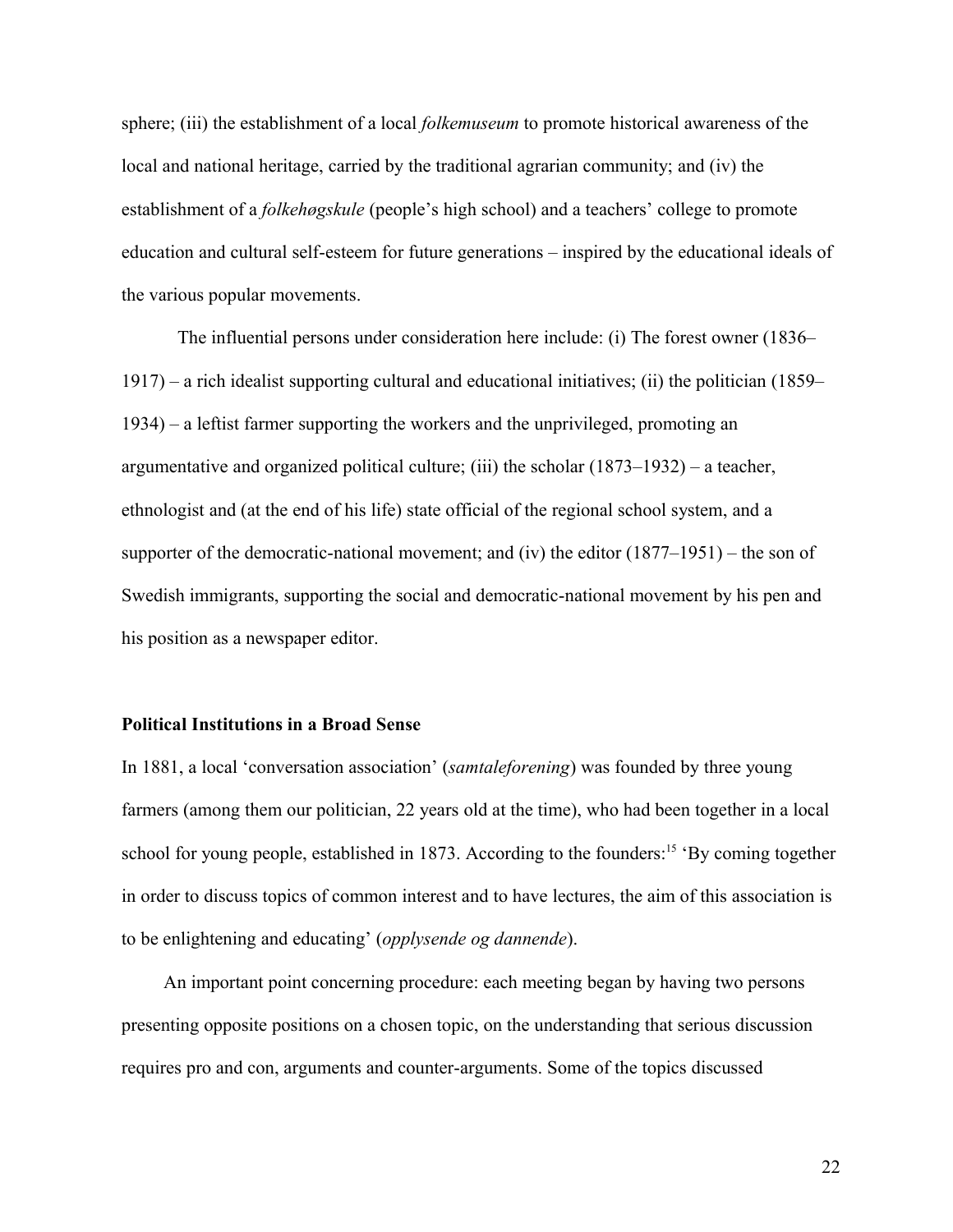(according to written reports, 1881-1884) included:

- 'Should women have greater juridical autonomy and should one open access for her to most positions?' (The speaker for the affirmative was Eivind Torp [1844–1890], director and teacher of the school just mentioned.)
- 'Is the present way of paying priests satisfactory?' (In short, questioning the economic conditions for state officials. After a lively discussion of various aspects of the remuneration system, there was general agreement for a resolution recommending the abolition of special payments for each service rendered by a clergyman.)
- 'Will the associations of the armament of the people function conveniently and should one join them actively or passively?' (This kind of armament was meant to support the army, but it became a leftist case, not favoured by the authorities, since in reality it was an armament of the people. In the lead up to the Norwegian withdrawal from the union with Sweden in 1905 questions of defence were of great importance. There was a lively discussion, overwhelmingly in favour of people's armament.)
- 'Does the constitution allow for a royal veto in constitutional matters and if so of what kind?' (This was a crucial question in the conflict between Swedish and Norwegian politicians – the king was Swedish – and in the fight for parliamentary democracy.)
- 'Are there major deficiencies in social life in our county and what could be done to improve the situation?' (During the discussion our politician and another person made the proposal that one should establish workers' associations [*arbeidersamfunn*].)
- 'What is the relationship of the literary and political Left to Christianity?'
- 'Is a republic to be preferred to monarchy?' (Our politician presented pro-republic arguments.)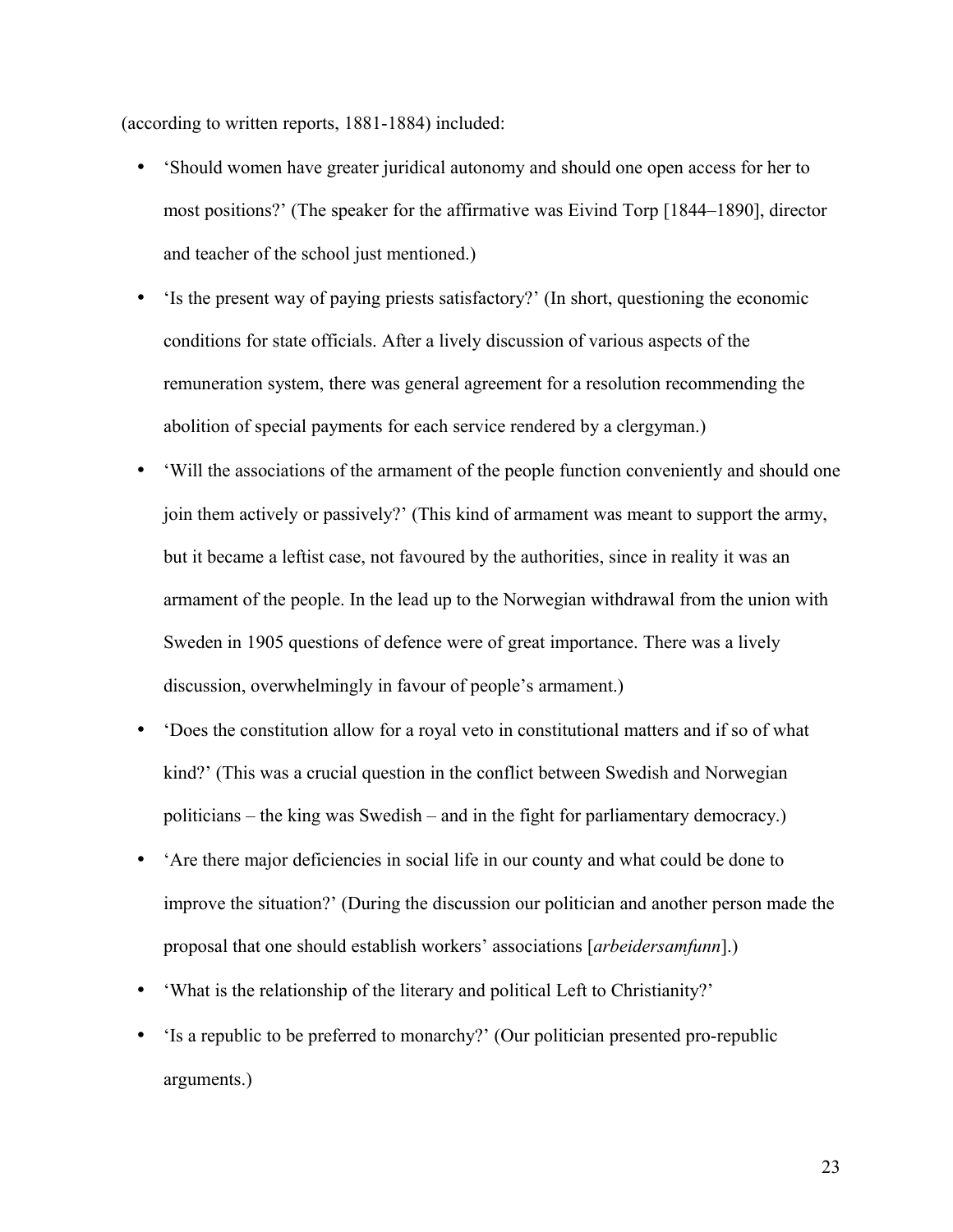- 'How could agriculture most conveniently be made useful?'
- 'Is our welfare system for poor people on the right track?' (Arguments in favour of improvements were presented by our politician, who (i) made an appeal to Christian altruism [while warning against moralizing], (ii) expressed belief in the sciences [*Wissenschaften*] to improve the standard of living, and (iii) spoke out against abuse of alcohol; he also proposed (iv) to transfer the farms of state officials into institutions for work and education for young people.)
- 'Who should have the right to vote in our country?'
- 'How should school and home most conveniently collaborate?'
- 'Advantages and deficiencies of private schools compared with public schools.'
- 'About the property rights for men and women in marriage.'
- What are the special causes for the deep gap between workers and the well-to-do, and how could this relationship be improved?'
- 'Should the jury system be introduced in our country?' (This was an important question concerning the status of the supreme court [and the role of state officials]. Jury and parliamentarianism were twin questions in the power struggle between the state officials and the Left.)
- 'Is war a crime and could it possibly be abandoned?'
- 'What are appropriate means against alcoholism (*drukkenskap*).'
- 'Popular enlightenment' (*folkets opplysning*) (Eivind Torp criticized liberalist capitalism for making living conditions worse for the workers and for creating contempt for the workers. He defended a decent Christian life [*sunt kristenliv*], better schools, and extended juridical rights.)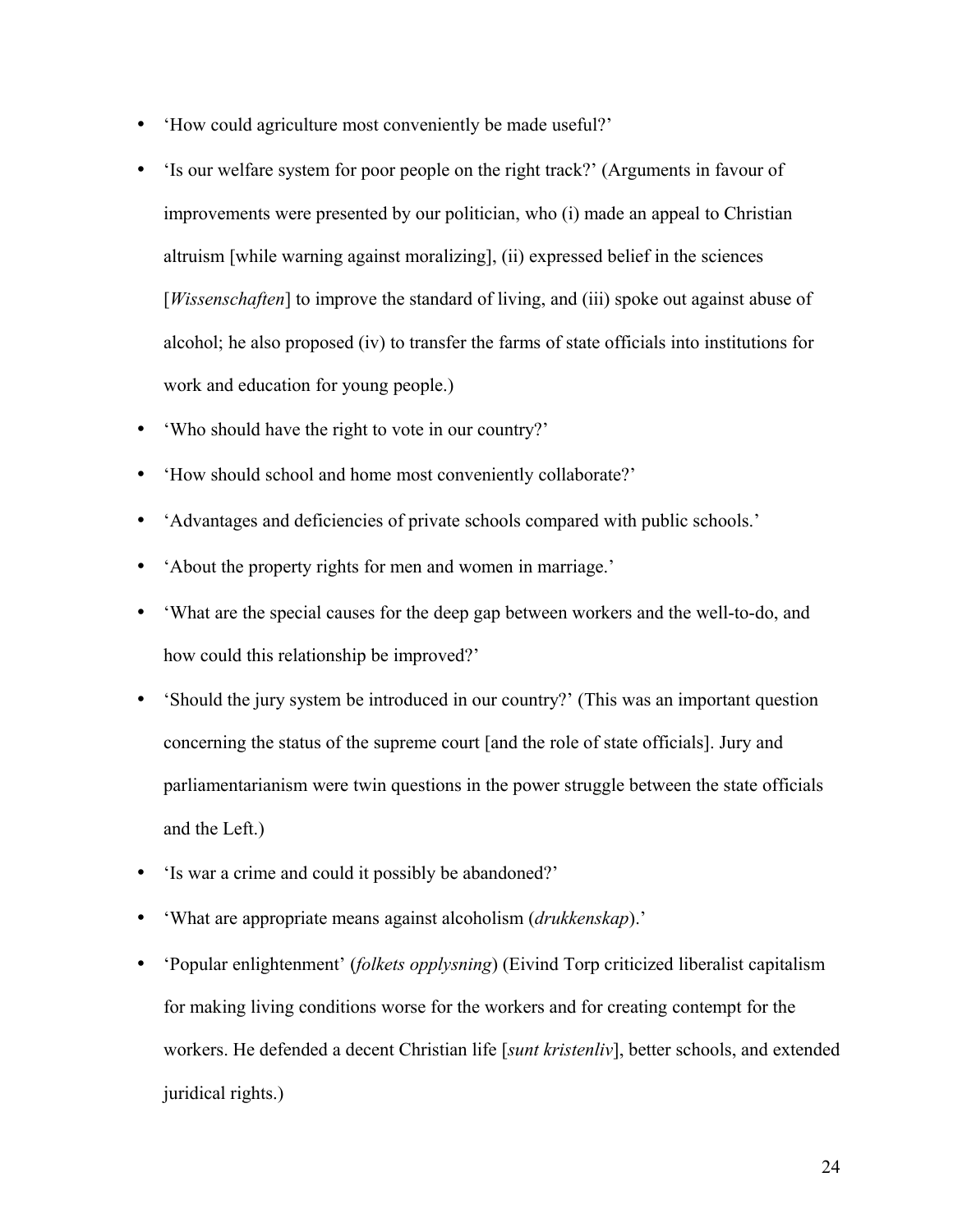The transition to parliamentarianism in 1884 represented a decisive weakening of the political role of the state officials and the coming to power of the Left, supported largely by popular forces and movements and by the radical city intelligentsia. An important and recurring topic in this discussion association around 1884 was the question of how the working class could be organized and how it could organize itself (for and by the people). Politically empowering the working class demands organizational solidarity among various progressive groups, but in the end it should be achieved by the workers themselves. According to the association's reports, 'The purpose (of workers' organizations) is to promote the well-being of the workers. The case must be promoted by those who gain (and seek) their living by the use of their hands.'

Other topics discussed after 1884 included rules for the police and questions of school reform. There was a heated discussion on the language question at its final meeting in 1885, the year in which the parliament decided that New Norwegian should have equal legal status with Danish-Norwegian. At that final meeting our politician asked all the members to join the local workers' association (*Arbeidersamlag*).

This story is interesting as an example of accumulating learning-processes: first, enlightened discussions (pro and con); then organize trade unions to improve working conditions and promote public education; then join political parties to take part in party politics. This local story thus conforms to a Habermasian ideal: the importance of an argumentative public sphere and of learning-processes, bottom up.

### **Newspaper**

A local newspaper was established early in 1901 as an alternative public space. It was a newspaper for the Left, aimed at raising social questions and reporting on the workers'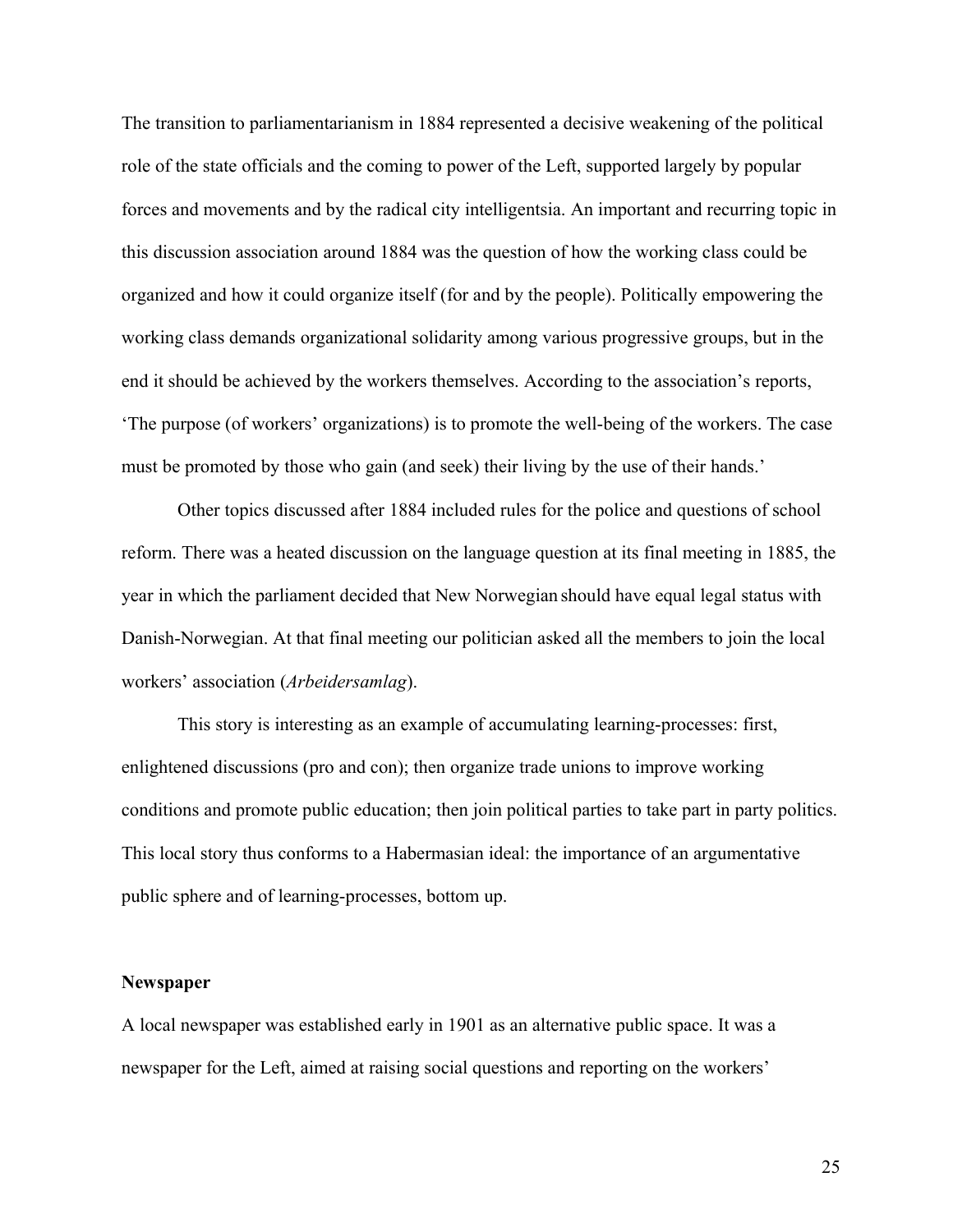movement at home and abroad. It advocated an association of 'farmers of the left and workers of the left' (*venstrebønder og venstrearbeidere*) – that is, the newspaper was to the left in the Left (in the political party *Venstre*).

#### **Folkemuseum**

The new *folkemuseum* was the symbol of pride in the local and national heritage that had been transmitted through a long tradition of the agrarian society. This local community was basically progressive and forward-looking, but it was also proud of its local and national heritage. Political identity-building therefore had a historical component: in 1911 this local *folkemuseum* was established, a museum for and by the people. It soon became the third largest folk's museum in Norway, despite the fact that it was located only 30 km (on flat land) from the county capital, which had a similar museum. To understand how this came about we must consider the interplay between persons and institutions. The four persons we have mentioned were all involved in the establishment of this museum. They collaborated and supplemented each other: the editor with media and public space, the scholar with historical expertise, the politician with political resources, and the forest owner with economic resources. They were all animated by a social and cultural pride for *folkekulturen*, the culture of the people. Together they represented a powerful agency, in collaboration with many other people in the community.

## **Schools**

Schools were established to promote education, with an idealist (ideological) agenda. With the economic support of the forest owner a local *folkehøgskule* (people's high school) was established in 1928, influenced by the ideals of the Danish theologian and writer Nikolai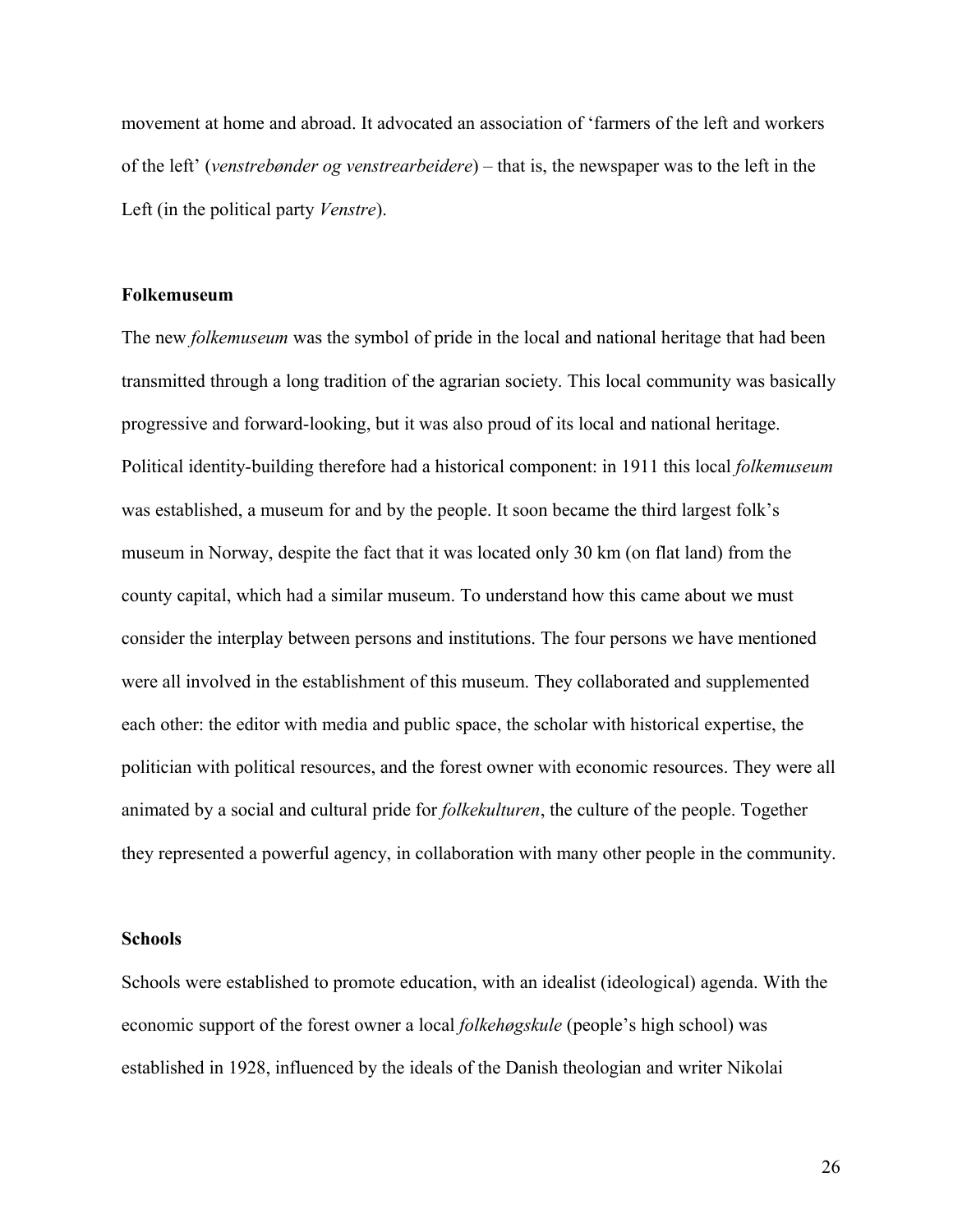Fredrik Severin Grundtvig, which means that it was not pietist or orthodox in religious and cultural matters. A teachers' college (*lærarskule*) was also established – again, only 30 km away from the county capital, which was home to another teachers' college. Both types of school were important for the kind of alternative education and identity-formation that was supported by *Venstre* and the popular movements in Norway. A significant proportion of the young people who were educated in these kinds of schools became major agents for the *Venstre* regime and for the promotion of attitudes in favour of the democratic-national ideas of the popular movements in the nineteenth century.

So far we have looked at some special institutions established in this local community in the late nineteenth and early twentieth centuries. Other institutions were certainly important too, such as the new political parties, various public institutions, such as schools and health insurance, as well as institutional and technological developments in agriculture, forestry, infrastructure and communication. Taking a look at the four persons that we have selected may help indirectly to elucidate the important roles of these other institutions by highlighting the interplay between persons and institutions.

**The politician**: His father (1817–1870) was a farmer and a Haugian, but a moderate one, favouring education, socio-cultural formation, enlightenment ideals, and the 'protestant (work) ethics' – his handwritten diary from 1841–1848 bears witness to his self-discipline through the rational use of time. His list of books and publications from 1860 (at the age of forty-three) contains 148 titles, including writings by Hans Nielsen Hauge and Ludvig Holberg as well as religious literature and various practical and useful books. When he died he urged his son, then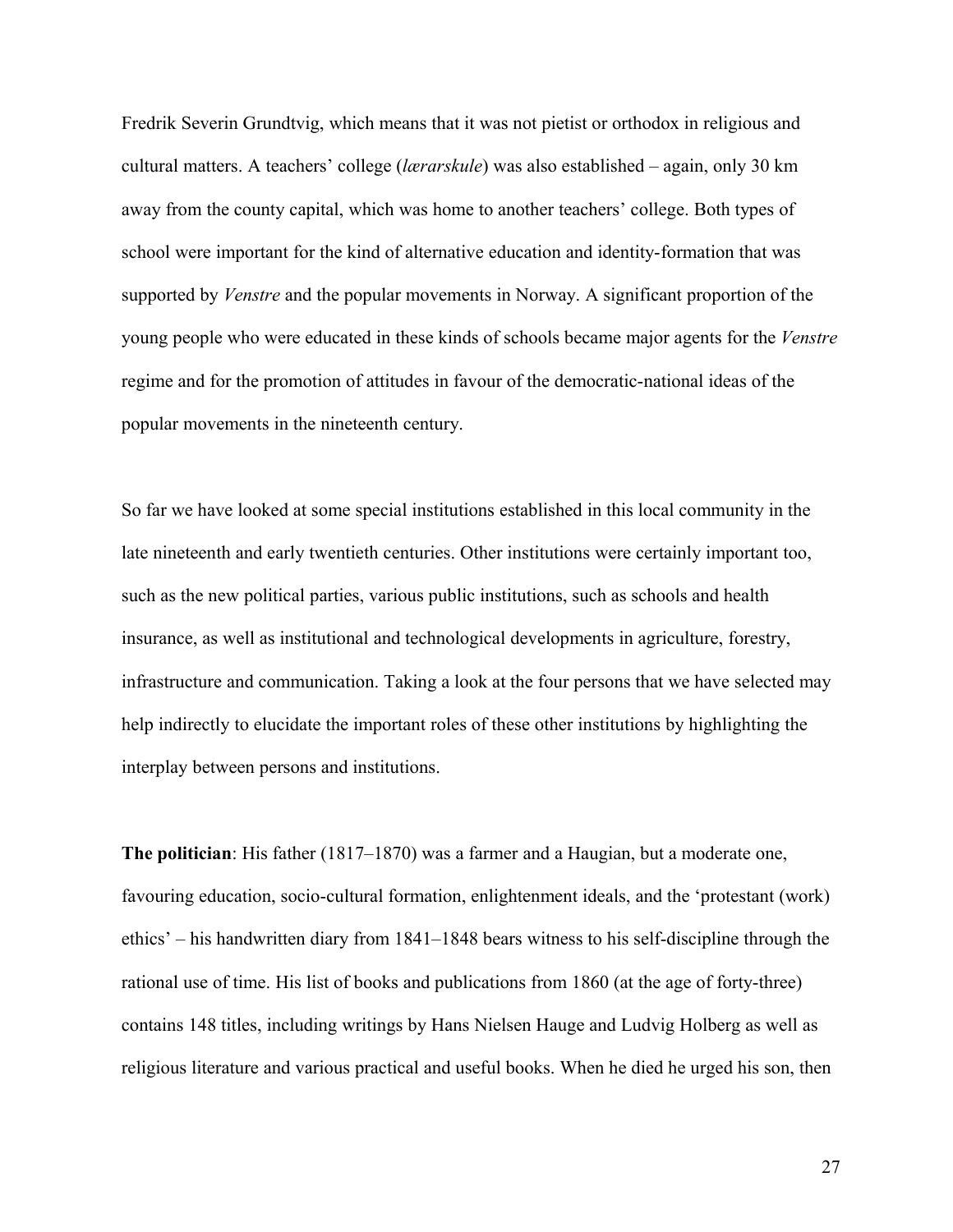eleven years of age, to seek education and knowledge.[16](#page-35-15)

**The editor** is first generation Norwegian. Both of his parents had moved to Norway from Sweden. He was significantly influenced by the socio-cultural ideals and attitudes of popular movements in Norway (but without religious pietism), and he was an influential cultural personality with an excellent pen and a social consciousness. In addition to his many activities in the local community, as an editor and a cultural figure, he was also a member of the board of the national association of the press (*Norsk presseforbund*).

**The scholar** was a teacher and an ethnologist and became the school director for the region (a state official). $17$ 

**The forest owner** was a genuine idealist with strong beliefs in the democratic-national ideals and aims of the popular movement. He was rich in terms both of money and social connections. For instance, he supported the new museum, provided funding for the local *folkehøgskule*, and donated around forty-six thousand books to the public library.

## **Special Modernization Processes: Some General Points**

We began with a discussion of general questions concerning alternative processes of modernization. In order to make our discussion more specific, we looked at special learningprocesses and institutional differentiations in Scandinavia, characterized by the interplay between Lutheran state officials and successful popular movements, focusing more specifically on modernization processes in Norway, especially in the nineteenth century. Finally we looked at a local case in Norway in the late nineteenth and early twentieth centuries.

Summarizing what I have said above about popular movements and their elites, nationally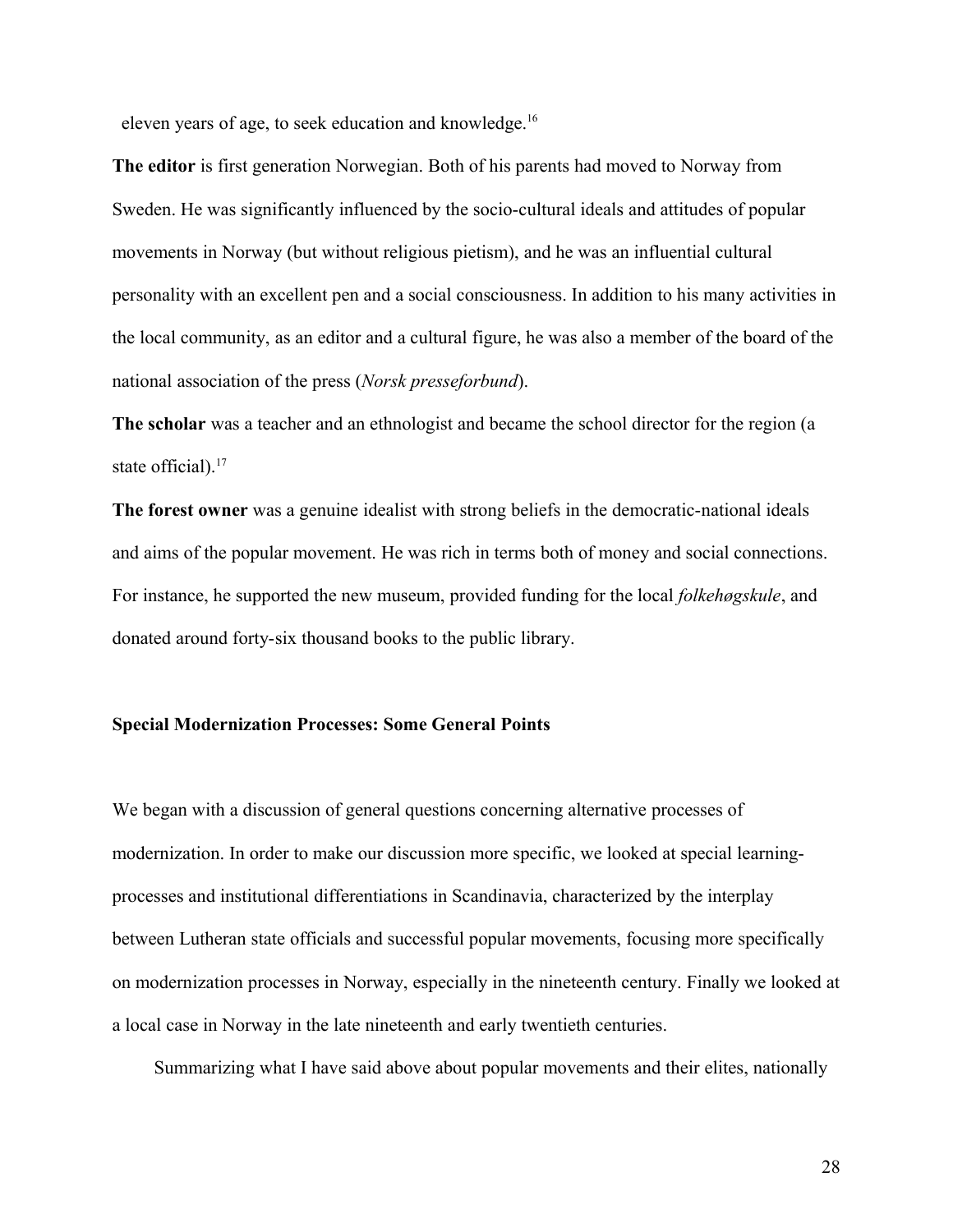and locally, I would like to emphasize a few points of general interest:

- They had an ability to *organize themselves*, to *transfer* spontaneous popular movements into economic, political and educational institutions.
- The main movements came in three waves (as it were), each time as a process in which spontaneous movements or actions became organized and institutionalized<sup>[18](#page-35-17)</sup> – what could not easily be realized in a singular simultaneous event could thus be obtained *by renewed processes*, from spontaneity to organization.<sup>24</sup>
- These popular movements operated on a *broad scale*: in the economic field, on the political level, and in matters of education and formation.
- Deliberation and organizational work *were combined.*
- They discussed and organized *on all levels*, locally, regionally and nationally.
- They used the media of their time as an *alternative public sphere*.
- Education was conceived as *self-education*, an educational project that includes practical and theoretical training as well as *consciousness raising* on behalf of one's identity and cultural background.[19](#page-35-18)
- The leaders of the popular movements behaved as civilized and reasonable persons. Thus the interaction between politically active state officials and the leaders of the popular movements resulted in some basic *mutual trust*. Hence, when the state officials 'abdicated' in 1884, they knew that nothing drastic would happen to them or to the country. This kind of basic trust is certainly a cultural precondition for a well-functioning democracy, requiring a peaceful change of power.
- All agents operated within the same Constitution and the same Confession. The learning processes of a certain tolerance for 'the others' resulted from special experiences of *socio-*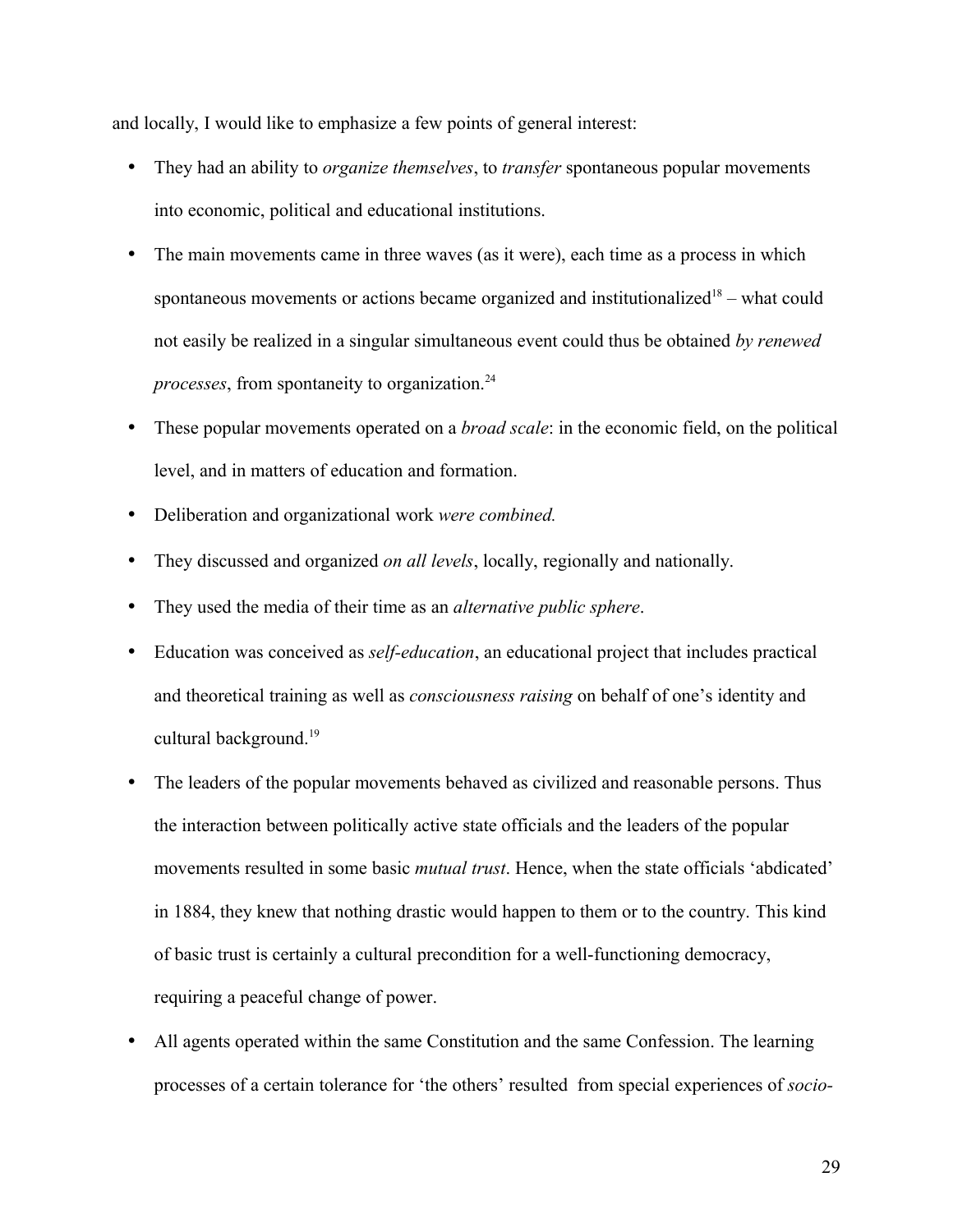*cultural and linguistic differences*.Compared with a politically centralized and culturally and linguistically homogenized country like France, Norway might look like an early 'postmodernist' society with an inherent 'multi-culturalism' – that is, cultural heterogeneity within a political homogeneity.

The latter point deserves a special comment. Whereas many of the points referred to above may have equivalents in the other Nordic countries, there are some peculiar factors in the case of Norway, due to the absence of a national nobility and the 'foreignness' of the state officials. The Norwegian farmer was seen as the representative of the national heritage. Hence the popular fight for democracy merged with the fight for recognition of the national heritage. We got a democratic nationalism, from below – probably a unique constellation. Whereas Norway developed a homogeneous political culture (how to do things), it remained somewhat heterogeneous in terms of cultural codes and identity formation.<sup>[20](#page-35-19)</sup>

Furthermore, the popular movements tended to be pro-modern. That is, they were proenlightenment in the sense that they favoured science and new technology as well as education and a progressive public sphere, and they were to a large degree progressive in social politics, in favour of improved working conditions and social security.

The question, then, is: can these processes, roughly similar across the Nordic countries, explain the fact that these countries, in the mid-twentieth century were able to combine a universal welfare system and economic redistribution with a high degree of trust? At least we can say this: there are some deep-rooted processes in the modernization of the Nordic countries that are peculiar – to the extent that Scandinavian words like *folkelighed*, *folkhem* and *folkedanning*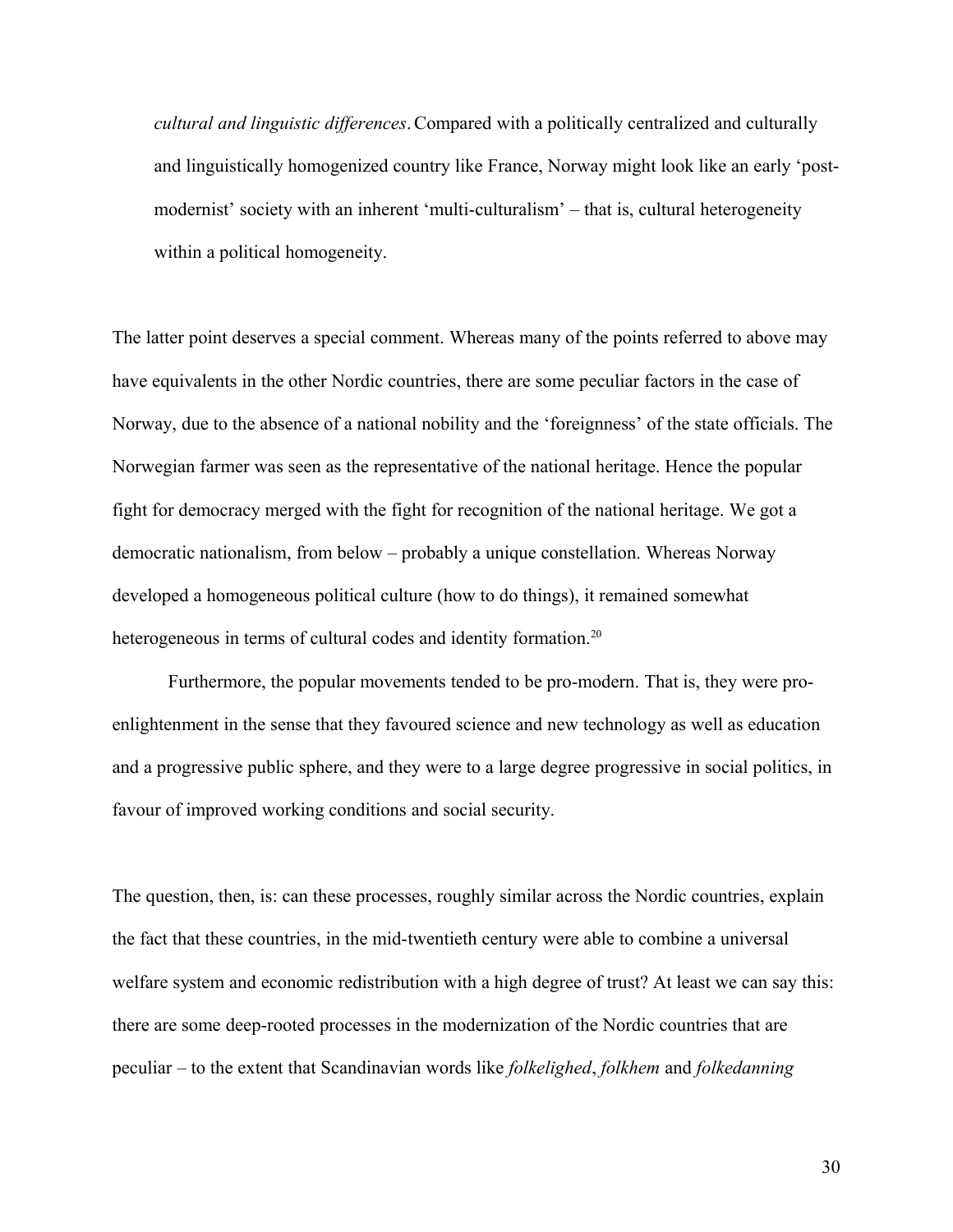remain almost untranslatable. But they are crucial, and they do allude to what could probably be seen as 'the gentle charm of the Nordic countries'.

### **Conclusion: It is Time to Conclude**

Processes of modernization – one or multiple? And what about the claim that processes of modernization are deterministic, endogenous, unilinear?

Taking the latter question first: we have looked at cases of modernization processes, especially in Norway. In these cases various exogenous and contingent factors evidently played an important role: the Black Death weakened the nobility and radically reduced the population, which eventuated in better access to land for farmers who survived; partly due to topography, there was no room for serfdom and thus better conditions for farmers; and a war that was lost (in 1814) provided an occasion for writing a new constitution. Nor does this case support the unilinear view which implies that there is only one road towards modernity. In this case the processes of modernization differ on essential points from those of the Anglo-American world as well as those of France and Germany. The role of Lutheran state officials in interplay with progressive and successful popular movements and elites makes a difference. So, evidently the argument that modernization processes are deterministic, endogenous and unilinear appears to be refuted by the Norwegian (and Scandinavian) case.

As to the former question ('one or many?'): in discussing the question of alternative processes of modernization we initially focused on unavoidable characteristics of the modern condition, partly connected to the need for argumentative and reflective rationality and for an understanding of the sciences and the humanities as 'organized scepticism', and partly connected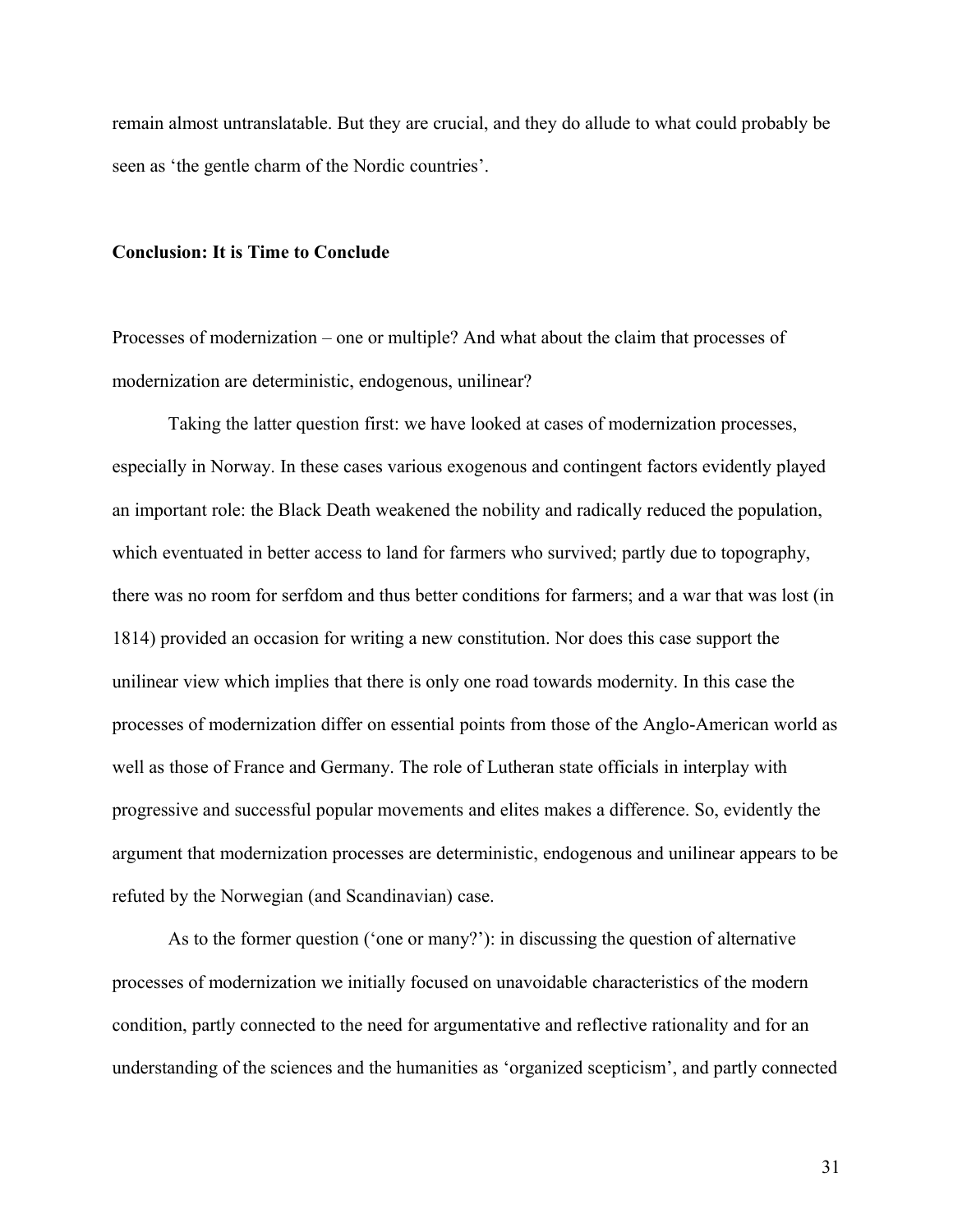to the need for some basic institutional differentiations. In this respect there is *one* modernity. At the same time however, there is apparently a certain margin for alternative institutional arrangements and for different values and world-views – *plurality* in this respect is itself a characteristic of modernity. In this sense, debates regarding the possible and desirable arrangements and forms of life continue.

The realm of what is possible includes some room for choice, but not everything that is possible can be freely chosen: we cannot choose to have experiences and learning-processes that we have not gone through ourselves. We cannot experience other people's experiences, and we cannot ourselves 're-make' such experiences when they are so tightly connected to particular events and conditions. Consequently, even though there are different ways of being modern and alternative processes of modernization, it remains to be seen what this means in terms of what we possibly can learn from each other. Similarly it remains to be seen what we today can learn from earlier experiences in our own society.

Hence, when the question 'Are the processes of modernization one or many?' is addressed, there are some fairly strong arguments in favour of the view that any successful process of modernization must accept and appropriate some basic ideas and establish some basic institutional arrangements. In this sense there are some learning processes and institutional differentiations that are necessary preconditions for any modern society. It follows, then, that the processes of modernization are singular ('one'). Our examination of Norway's modernization processes lends support to this conclusion. At the same time, though, this case also reveals how various special factors influence processes. In short, there are in fact alternative processes of modernization. In this sense, processes of modernization are plural ('many'). To conclude, we must recognize, on the whole, a blend of necessity and contingency in the processes of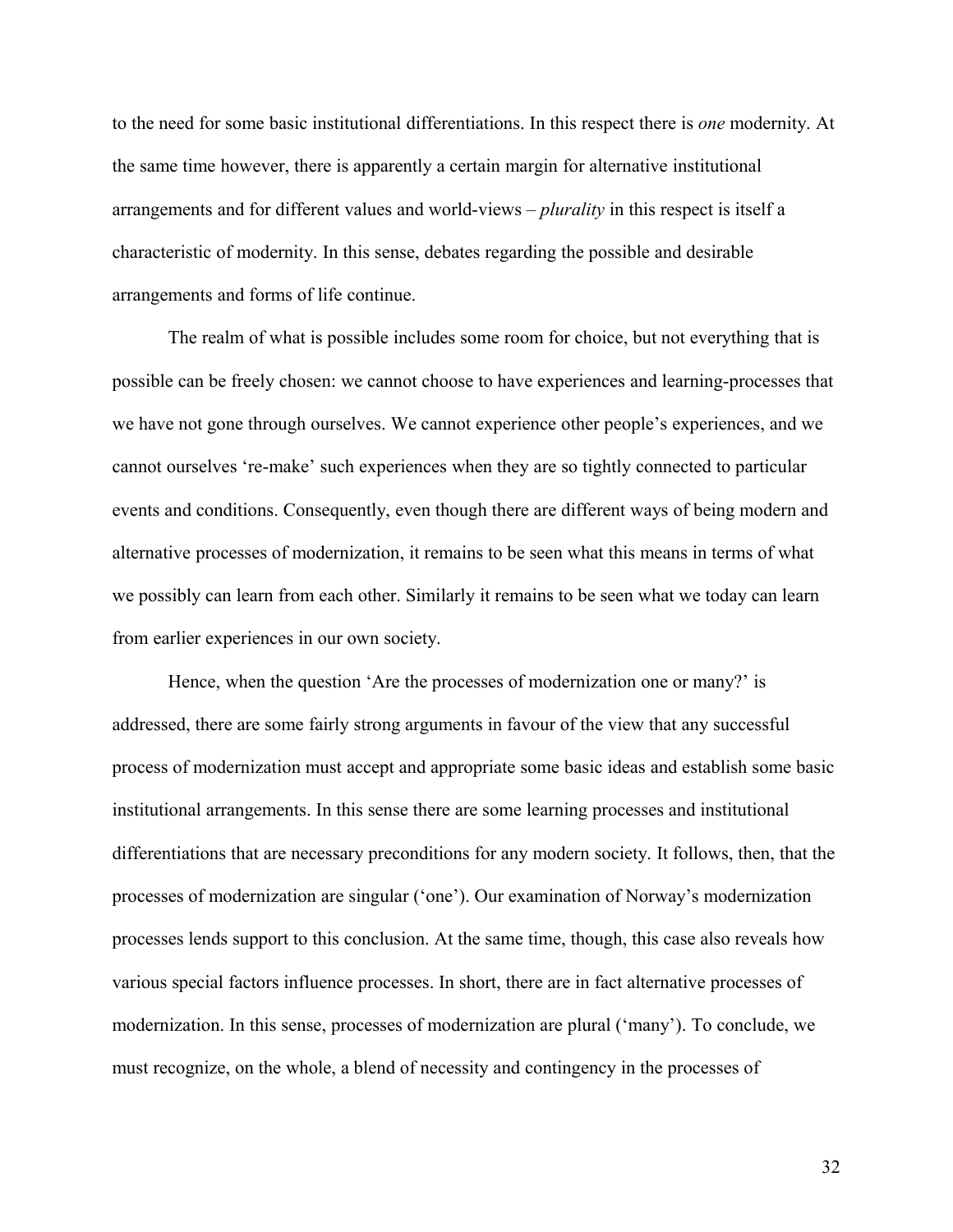modernization.

This general conclusion has two major implications. On the one hand it allows for a criticism of societies that deviate from essential characteristics of modernization, such as a modernization of consciousness and a certain institutional differentiation. On the other hand it opens for inter-cultural curiosity and dialogue, for mutual understanding and learning.

So, what does it mean to be modern and Chinese, modern and Muslim, modern and Norwegian, or modern and American? It necessarily entails a basic 'modernization of consciousness' and basic institutional differentiations. But how this could and should be done is the kind of question we need to discuss with each other, and hence it is useful to look into various cases of such processes of modernization, in order to understand each other better and possibly to improve unsatisfactory and unsustainable constellations.

Faced with the challenges of modernity in a precarious world situation there is evidently a need for such inter-cultural dialogues, for possible changes and improvements. Then there is also a need for serious discussion, whereby the participants recognize each other as autonomous persons and thereby take arguments seriously, which unavoidably implies that we, as reasonable and fallible persons, are open for mutual criticism, for giving and taking good reasons.

So, are the processes of modernization one or many? Yes, both – correctly understood. As a next step we should ask: what kind of modernity is likely to be a sustainable one? At least we know that a readjustment of the interrelationship between the main institutions and subinstitutions should be reconsidered, starting with the relationship between market economy, politics and civil society – for evidently, unrestrained capitalism and sustainable modernity entail conflicting perspectives and demands (G. Skirbekk et al. 1992), and unrestricted consumption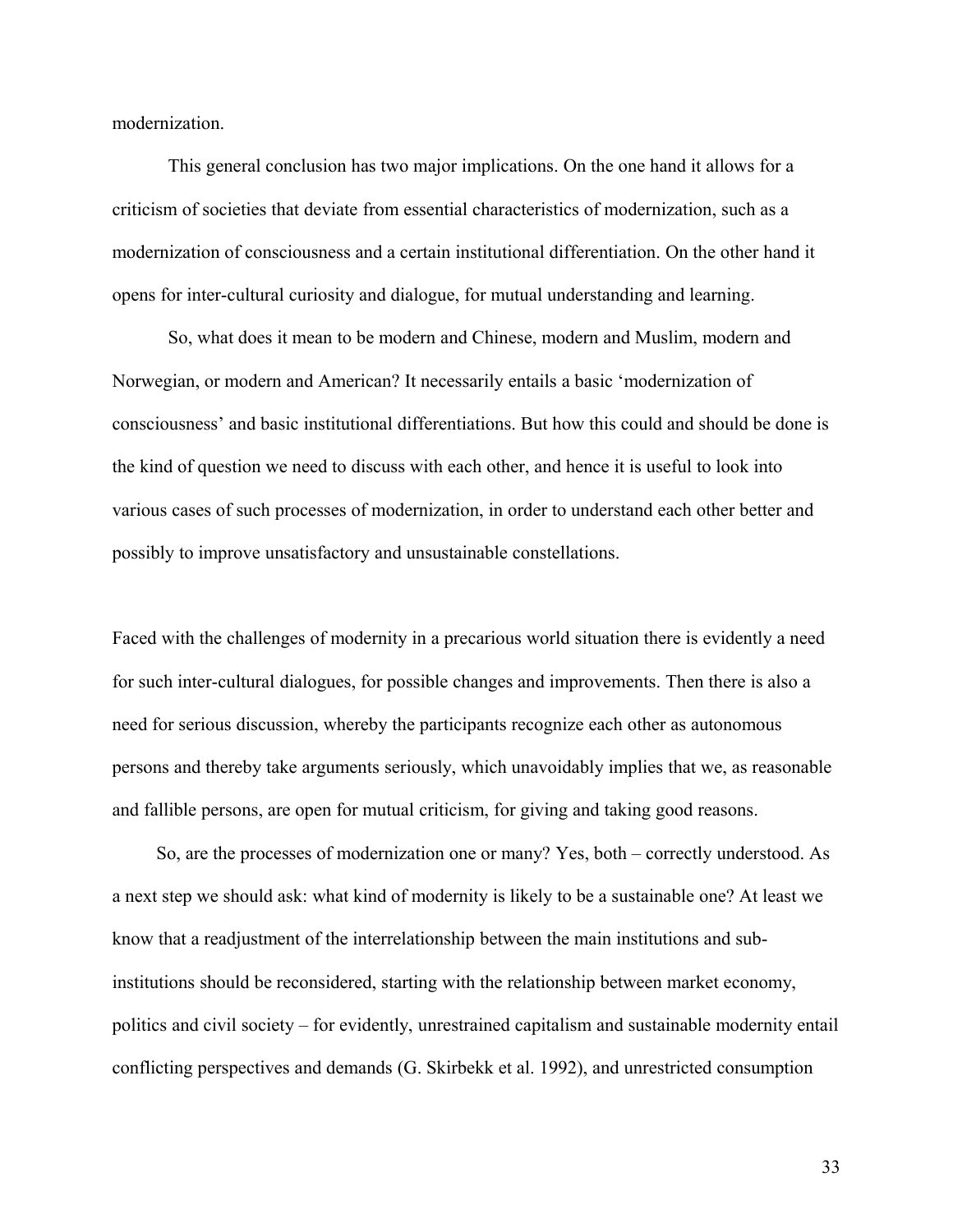and reproduction are incompatible with a sustainable future

**Bibliography**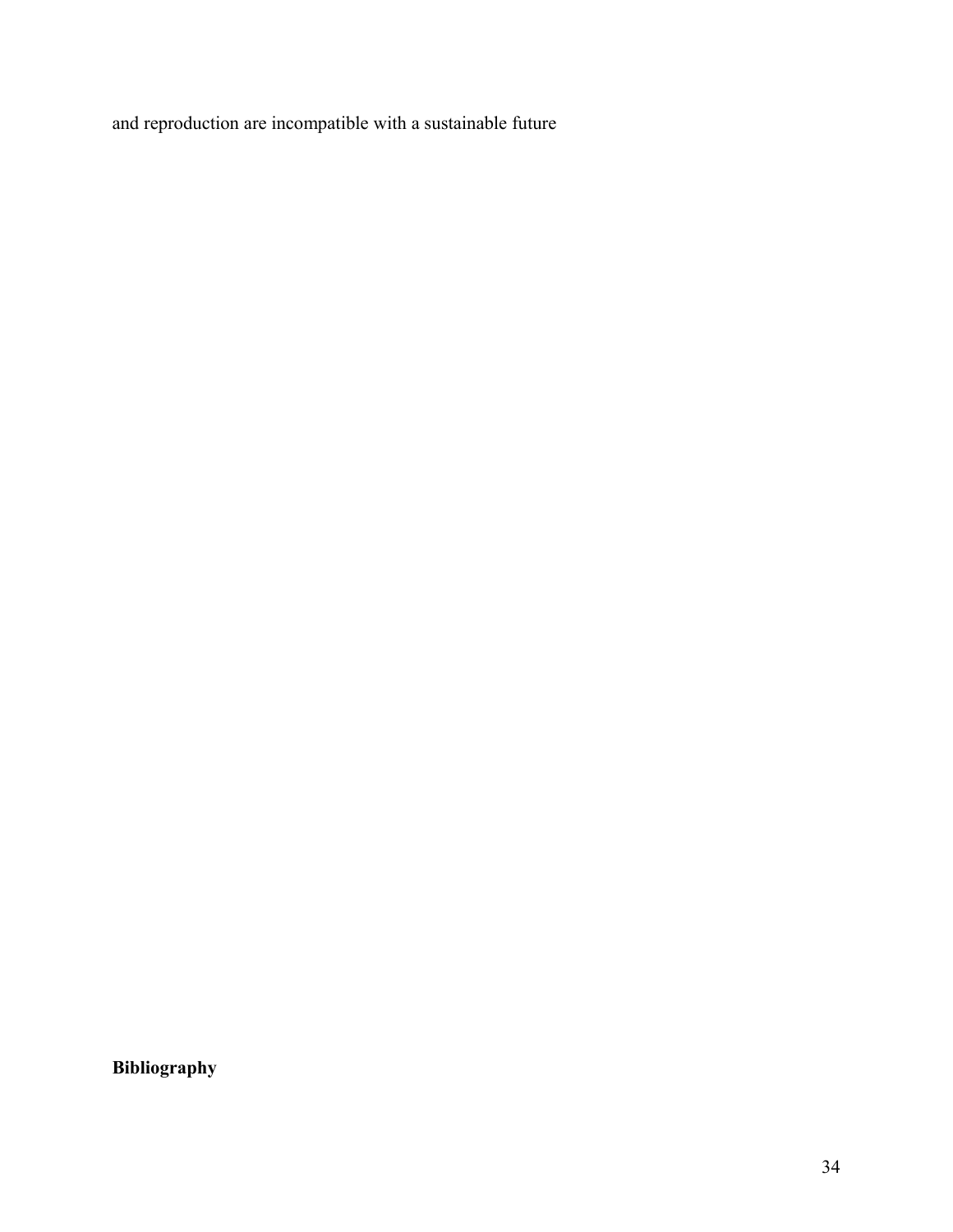- Arnason, J.P., S.N. Eisenstadt and B. Wittrock. 2005. *Axial Civilizations and World History*. Leiden: Bill.
- Eisenstadt, S. 2000. *Comparative Civilizations and Multiple Modernities*, v. 1–2 (especially v. 2). Ledien/Boston: Brill.
- Gilje, N. 1997. 'Hans Nielsen Hauge and the Spirit of Capitalism'. In Fjelland et al. (eds). *Philosophy Beyond Borders*. Bergen: SVT Press, pp. 255–69.
- Knöbl, W. 2001. *Spielräume der Modernisierung*. Weilerswist: Velbrück Wissenschaft.
- Merton, R.K. 1968. *Social Theory and Social Science*. New York: The Free Press.
- Overrein, P. 2001. *'Hvor ånden bærer bud' Østlendingen fra Arbeiderdemokratene til Orkla*. Elverum: Østlendingen.
- Rawls, J. 1993. *Political Liberalism*. New York: Columbia University Press.
- Rian, Ø. 2007. *For Norge, kjempers fødeland*. Oslo: Det norske samlaget.
- Skirbekk, G. 1993. *Rationality and Modernity*. Oslo/Oxford: Scandinavian University Press/Oxford University Press.
- 1996. 'The Idea of a Welfare State in a Future Scenario of Great Scarcity'. In Eriksen and Loftager (eds.) *The Rationality of the Welfare State*. Oslo: Scandinavian University Press.
- 2006. 'Religion and Modernity'. In G. Skirbekk *Religion, Modernity, and Rationality*. Bergen: SVT Press.
- 2007. *Timely Thoughts*. Lanham: University Press of America.
- 2011. *Multiple Modernities. A Tale of Scandinavian Experiences*. Hong Kong: Chinese University Press.
- Skirbekk G. et al. (eds). 1992. *The Commercial Ark. A Book on Evolution, Ecology, and Ethics*. Oslo: Scandinavian University Press.
- Skirbekk, H. (ed.) 1941–1982. *Årbok frå Glåmdalen*. Elverum: Austmannalaget.